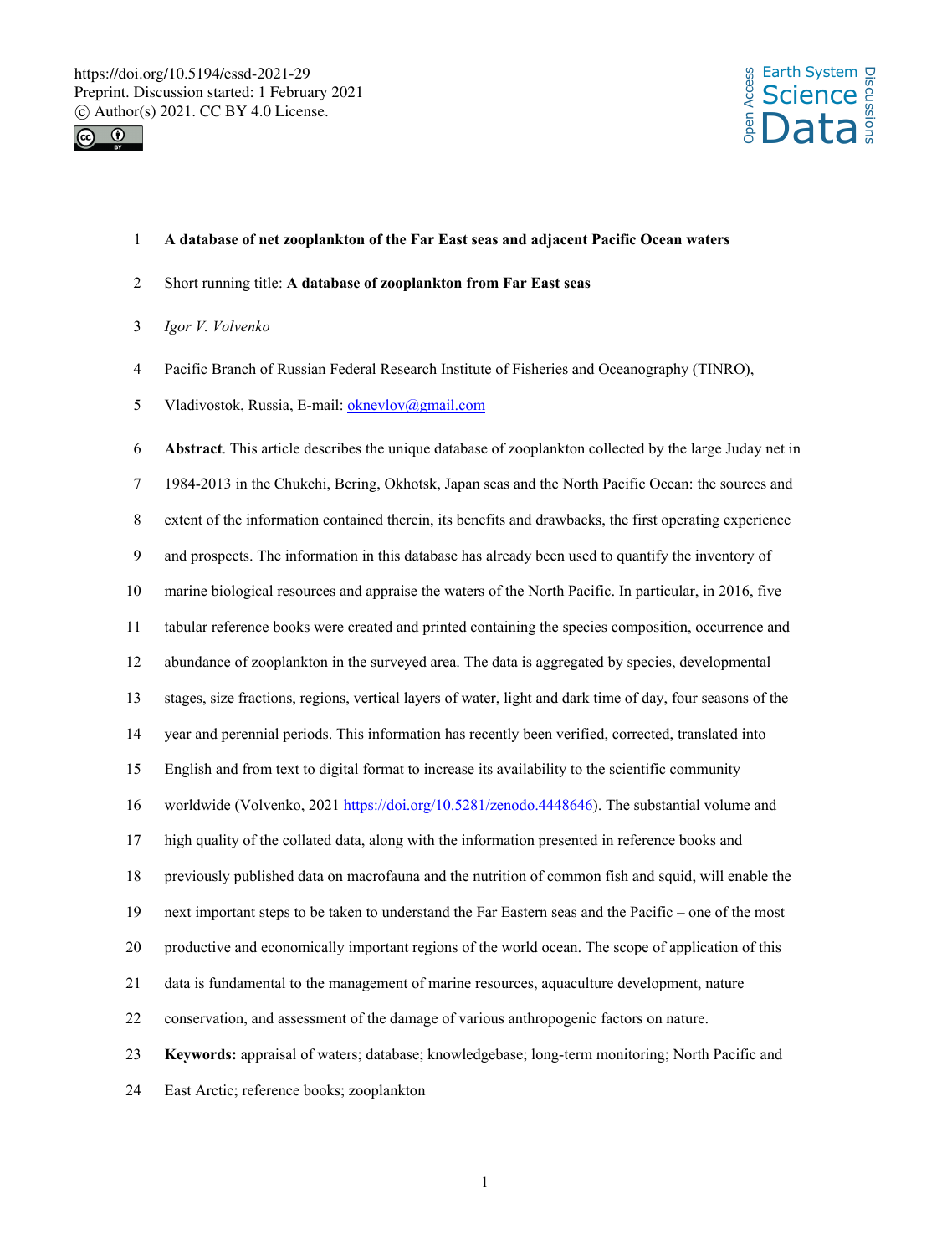



- 25 **Sections**
- 26 Introduction 3
- 27 Materials and Methods 5
- 28 Results 9
- 29 Discussion 12
- 30 Data availability 17
- 31 Conclusions 17
- 32 Competing interests 18
- 33 References 18
- 34 Tables 28
- 35 Figures 31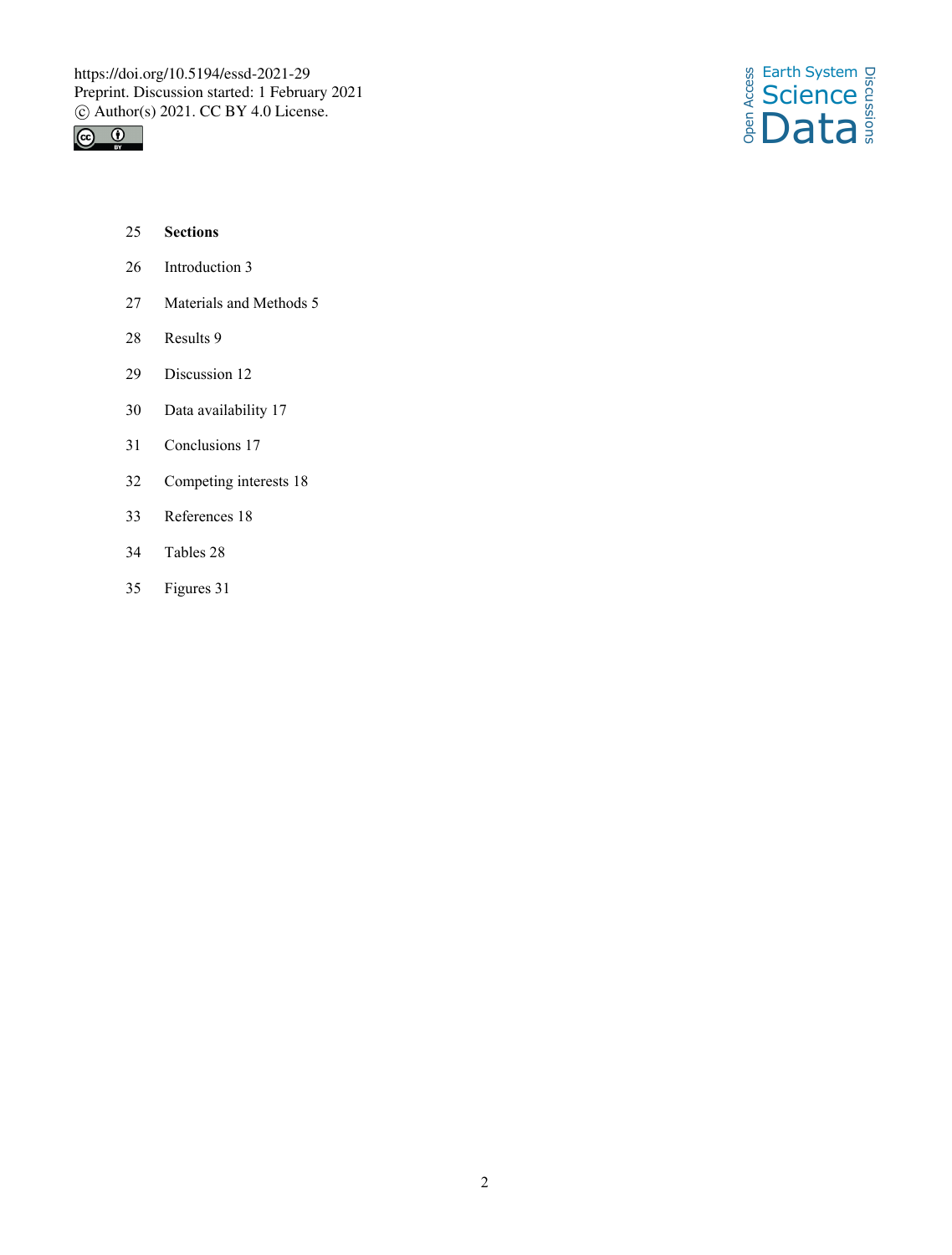



# 36 **Introduction**

| 37 | Since the end of the 1970s the TINRO has adhered to the ecosystem approach to the study and            |
|----|--------------------------------------------------------------------------------------------------------|
| 38 | management of living aquatic resources, which involves the collation and analysis of data for all      |
| 39 | groups of animals, highlights the interconnections between them and the role of the climate and        |
| 40 | hydrological regime in the fluctuations of their numbers (May, 1984; Shuntov, 1988, 1995, 2010;        |
| 41 | Shuntov et al., 1997; Lapko, 2000; Bocharov, Shuntov, 2003; Reports, 2004; Dulepova, 2005; Misund,     |
| 42 | Skjoldal, 2005; The Ecosystem, 2008; Beamish, Rothschild, 2009; Bulatov, Kotyenyov, 2012;              |
| 43 | Shuntov, Temnykh, 2013). In large-scale integrated marine expeditions all sorts of information about   |
| 44 | marine biological communities and their abiotic environment have been collated via this approach over  |
| 45 | the last 44 years in the North Pacific and adjacent Arctic. Nekton, benthos and nektobenthos are       |
| 46 | counted primarily by the trawling method, and each trawl is accompanied by the collation of            |
| 47 | oceanographic data. Since 1984 up to now, plankton samples have been taken at all measurement          |
| 48 | stations according to a common standard.                                                               |
| 49 | Plankton is collected using a large standard sized Juday net made of kapron sieve No. 49 (0.168)       |
| 50 | mm mesh) with a 0.1 $m2$ opening (Fig. 1) from a depth of 200 m to the surface, and where the depth is |
| 51 | less than 200 m from the bottom to the surface. For study the upper pelagic water layer additional     |
| 52 | plankton samples is collected in the 0-50 m. Other depths are sampled layer-by-layer to study the      |
| 53 | migration and of vertical distribution plankton. Samples processed by the express method (Volkov,      |
| 54 | 1984, 1996a, 2008a) with the separate analysis of three size fractions – length of 0.6-1.2 mm (fine),  |
| 55 | 1.2-3.2 mm (medium) and > 3.2 mm (large). Research groups usually work in two shifts, so the data      |
| 56 | collection takes place both day and night in order to calculate the vertical diurnal migration of      |
| 57 | euphausiids, copepods and hyperiids, which descend during the day into the deeper layers beyond the    |
| 58 | epipelagic zone. Surveys are performed all year round, if possible, and annually across standard       |
| 59 | sampling grid. They regularly cover the entire exclusive economic zone (EEZ) of Russia and             |
| 60 | sometimes the adjacent waters (Volvenko, 2015a).                                                       |
| 61 | All the samples of primary materials of oceanographic and trawl surveys were conducted                 |

62 centrally in a common format according to strictly verified rules in the laboratory of the TINRO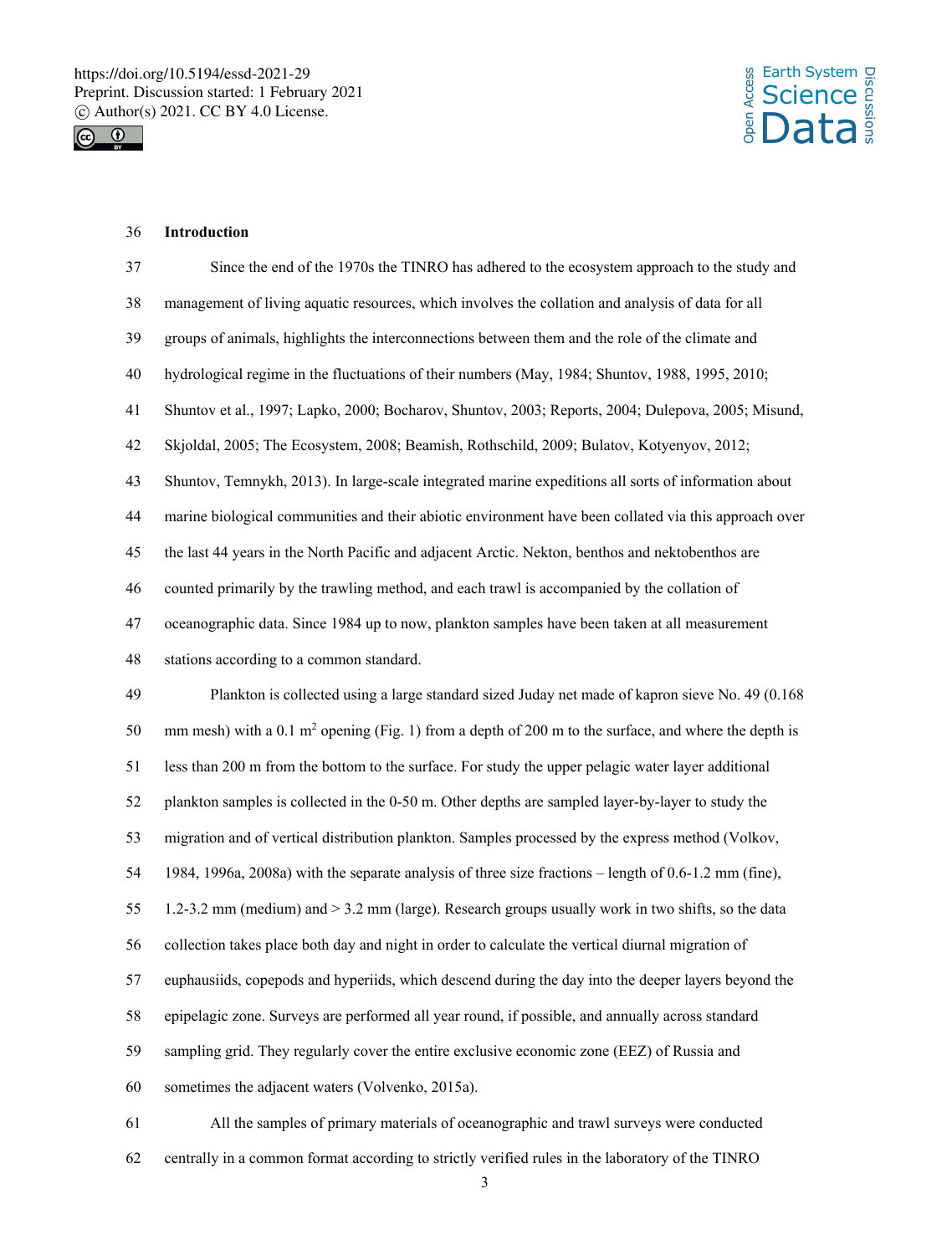



63 regional data center (Volvenko, 2014a, 2015d), where there is an archive office and a specialized 64 database (DB), where the data can be openly accessed in a prescribed manner in raw or processed 65 form. The situation is more complicated when plankton measurements were taken spontaneously and 66 randomly by individual experts whose data was written in personal notebooks, or after the emergence 67 of personal computers, on spreadsheets (often Microsoft® Office Excel) in an arbitrary format. This 68 data was only accessible and understandable to one person, not comparable with similar data from 69 other scientists, and may have been irrevocably lost in the event of his or her dismissal (or death), or 70 simply due to negligence, improper storage, careless handling, etc. Until finally, during the 71 implementation of the Concept of Information Support (CIS) for fundamental and applied research 72 (Volvenko, 2015a, 2016) after the macrofauna pelagic and bottom trawl DBs (Volvenko, Kulik, 2011; 73 Volvenko et al., 2012, 2014a, b; Volvenko, 2014b, 2015b), the new, large DB "*Net zooplankton in the*  74 *North Pacific, 1984-2013*" (Volvenko et al., 2016) was created by TINRO in 2012-2014, put into trial 75 operation 2015, and officially registered in the State Register of the Russian Federation in 2016. 76 *Macrofauna* referred to above means organisms with a body size of 1 cm to several meters and 77 weighing from grams to hundreds of kilograms. In fact, this is all animals that are caught by trawls 78 fitted in the cod end with a fine-meshed insert from 10-12 mm netting – representatives of nekton, benthos and macrozooplankton<sup>1</sup>. In contrast, *mesofauna*, the details of which are aggregated in the new 80 DB, is caught by the plankton net. These organisms have a smaller body size and weight from 81 hundreds to thousandths of a milligram, and are primarily the food supply for trawl macrofauna, 82 marine birds and mammals, and also the larvae of invertebrates and fish, the so-called *net zooplankton* 83 (hereinafter referred to as *zooplankton* for short without specifying that it is net zooplankton and 84 without the prefix meso). 85 This DB contains information on the status and spatial-temporal dynamics of the planktonic 86 part of the biotic community from the early 1990s onwards, which provides 90% of the Russian catch

87 of fish and other marine organisms (Bocharov, 2004, 2010) during a time period in which there were

 $\overline{a}$ <sup>1</sup> Macrozooplankton usually refers to jellyfish, comb jellies, pelagic tunicates, and by some scientists to relatively small or slow-moving fish and invertebrates which are unable to swim against the current.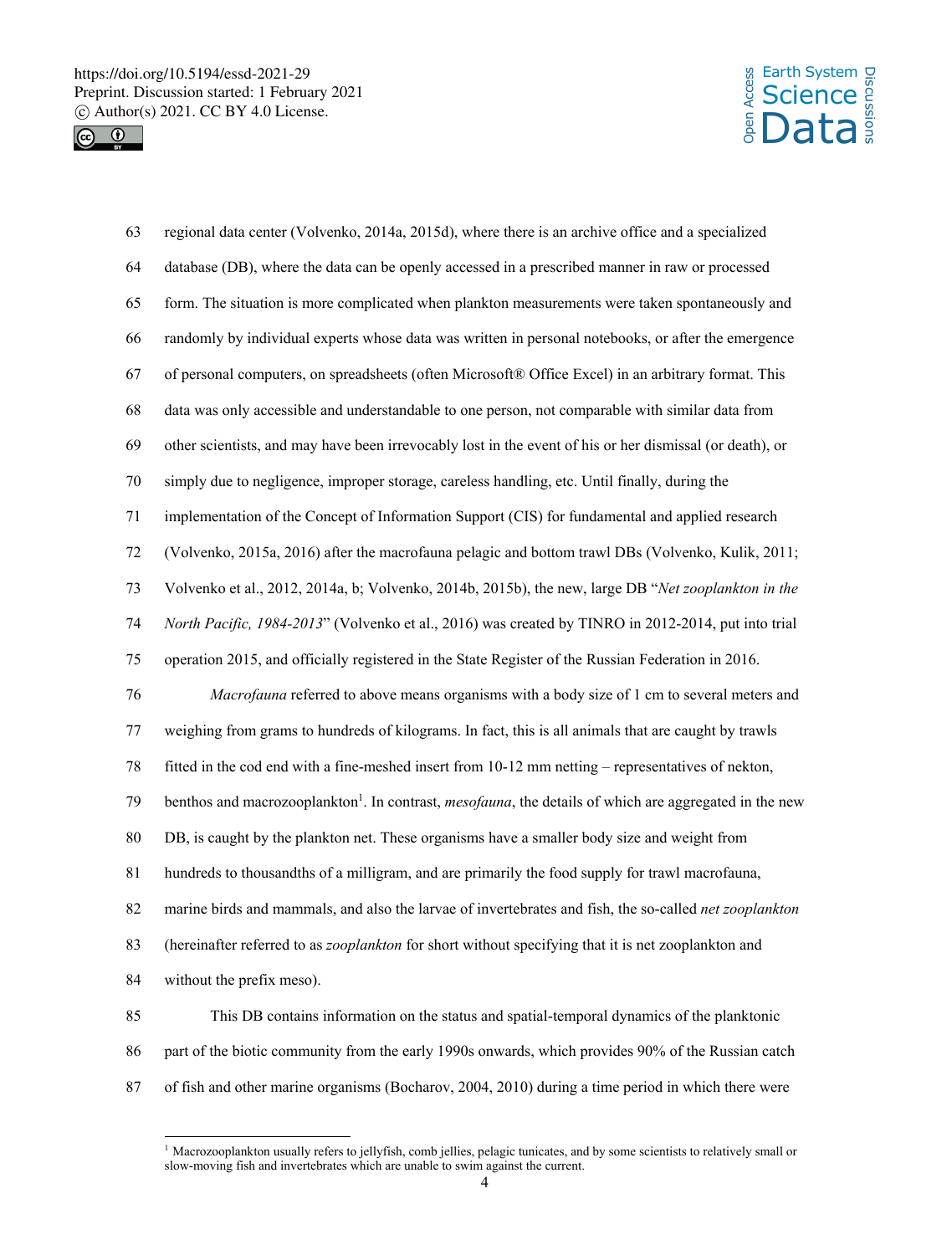

l



88 considerable transformations in the biota of the region caused by changes to global climate and 89 oceanological and cosmic-geophysical factors (e.g.: Shuntov et al., 1993, 1997, 2007; Shuntov, 1994, 90 1998; Shuntov, Temnykh, 2011). Therefore, it is difficult to overestimate its role in the ecosystem, 91 biogeographic, trophological and bioresource studies of the Far Eastern seas of Russia and adjacent 92 waters of the Pacific Ocean. 93 The article provides a brief description of how this unique DB was created, the sources and 94 volume of information contained in it, its benefits and drawbacks, some results achieved through it 95 concerning the quantitative inventory of marine biological resources and appraisal of waters in the 96 North Pacific, the future prospects for its utilization in applied and fundamental research. 97 **Materials and Methods** 98 Raw data for the DB is taken from plankton processing cards (Fig. 2), filled in (by hand on 99 paper forms and/or in the form of spreadsheets) by TINRO employees during comprehensive 100 ecosystem surveys in the North Pacific and the eastern sector of the Arctic. Of the many hundreds of 101 scientific and commercial surveys only 235 were selected for data processing (Fig. 3); those where 102 samples were taken by the same fishing gear, and processed in strict accordance with the procedures 103 adopted by TINRO in the 1980s (see Introduction), and where all zooplankton groups were fully and 104 thoroughly counted. 105 Along with other data the DB includes more than 1,100 samples collated from non-Russian 106 ships. The fishing vessel "Sea Storm", the research ships "Oscar Dyson" (USA) and "Kaiyo Maru" 107 (Japan) carried out simultaneous trawl and plankton surveys mostly in the central and eastern parts of 108 the Bering Sea<sup>2</sup> under the international program BASIS (Bering-Aleutian Salmon International 109 Survey), organized by the NPAFC (North Pacific Anadromous Fish Commission) member countries in 110 2002-2012. In the Sea of Japan 95 measurements in 1999-2007 were taken on board the Japanese 111 fishing schooner Chokai Maru. All these ships had TINRO planktonologists who collected samples

<sup>&</sup>lt;sup>2</sup> These expeditions recorded the impact of prolonged climatic fluctuations on plankton and, as a consequence, on the nutrition of fish living there, including the Pacific salmon (e.g.: Volkov et al., 2009; Volkov, 2012, 2014), which these expeditions were organized to study.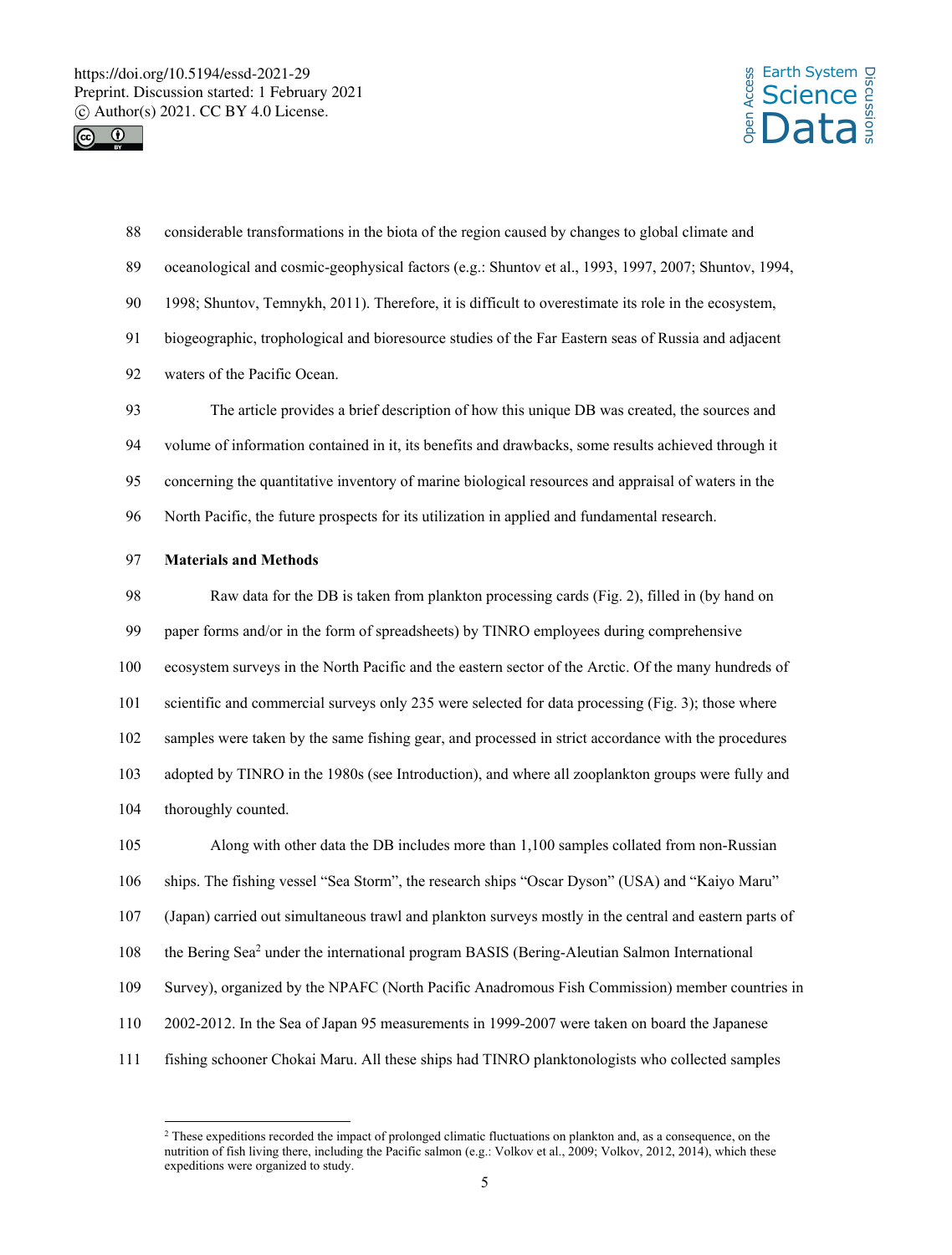



| 112 | with the same gear and processed them following TINRO protocols. Plankton samples in the EEZ of                             |
|-----|-----------------------------------------------------------------------------------------------------------------------------|
| 113 | North Korea (see Fig. 3) were taken from Russian ships, which were carrying out standard                                    |
| 114 | comprehensive studies of the biological resources under an intergovernmental agreement. Therefore,                          |
| 115 | all the data in the DB, regardless of the place and time of its collation, are fully comparable.                            |
| 116 | In fact, the DB preparations began with the preliminary digitization of the primary data by                                 |
| 117 | TINRO planktonologists in Excel spreadsheets. Upon its completion, Dr. Volkov A.F. kindly gave me                           |
| 118 | the file (168 MB) with four tables measuring 244 columns by 41,809 rows, which contained                                    |
| 119 | information about the measurements taken in the Chukchi and Bering seas, the Sea of Okhotsk and the                         |
| 120 | North Pacific Ocean, with data on abundance (specimens/m <sup>3</sup> ) and biomass (mg/m <sup>3</sup> ) of plankton caught |
| 121 | by the Juday net, calculated with corrections made for catch efficiency and information about the                           |
| 122 | values of these corrections. Similar tables (14 MB) from the Sea of Japan but without data on plankton                      |
| 123 | biomass were drawn up by Ph.D. Dolganova N.T. Such planktonology tables were satisfactory for                               |
| 124 | many years <sup>3</sup> . The significant disadvantages of this approach to data storage and processing were                |
| 125 | discovered only recently as the data accumulated.                                                                           |
| 126 | By 2014, in accordance with the plans for the implementation of the CIS, I combined and                                     |
| 127 | transformed these tables into a relational DB using Microsoft® Office Access. Some of the obvious                           |
| 128 | benefits of this form of storage are given in Table 1.                                                                      |
| 129 | In the development of this DB structure (Fig. 4) industry standards, standard forms, and                                    |
| 130 | codifiers (Fisheries 1976, Codifier 1980, Instructions 1982) were utilized, as well as previous                             |
| 131 | experience in creating the DBs of trawl macrofauna (Volvenko et al., 2012, 2014a, b). While working                         |
| 132 | on the raw data thousands of typos and omissions were found. In particular, coordinates, names of                           |
| 133 | bodies of water and region numbers, sampling dates and times, time of day, light or dark, ship names                        |
| 134 | and survey numbers, synonyms and obsolete names of species, classification of size groups in the                            |
| 135 | wrong fractions, absent and/or incorrect abundance values $N$ and biomass $M$ were corrected; duplicate                     |
| 136 | records were removed, data format errors were eliminated.                                                                   |

<sup>&</sup>lt;sup>3</sup> In some publications (e.g.: Dulepova, 2014; Volkov, 2015), they were called "Plankton databases", before data on them was imported into the real DB.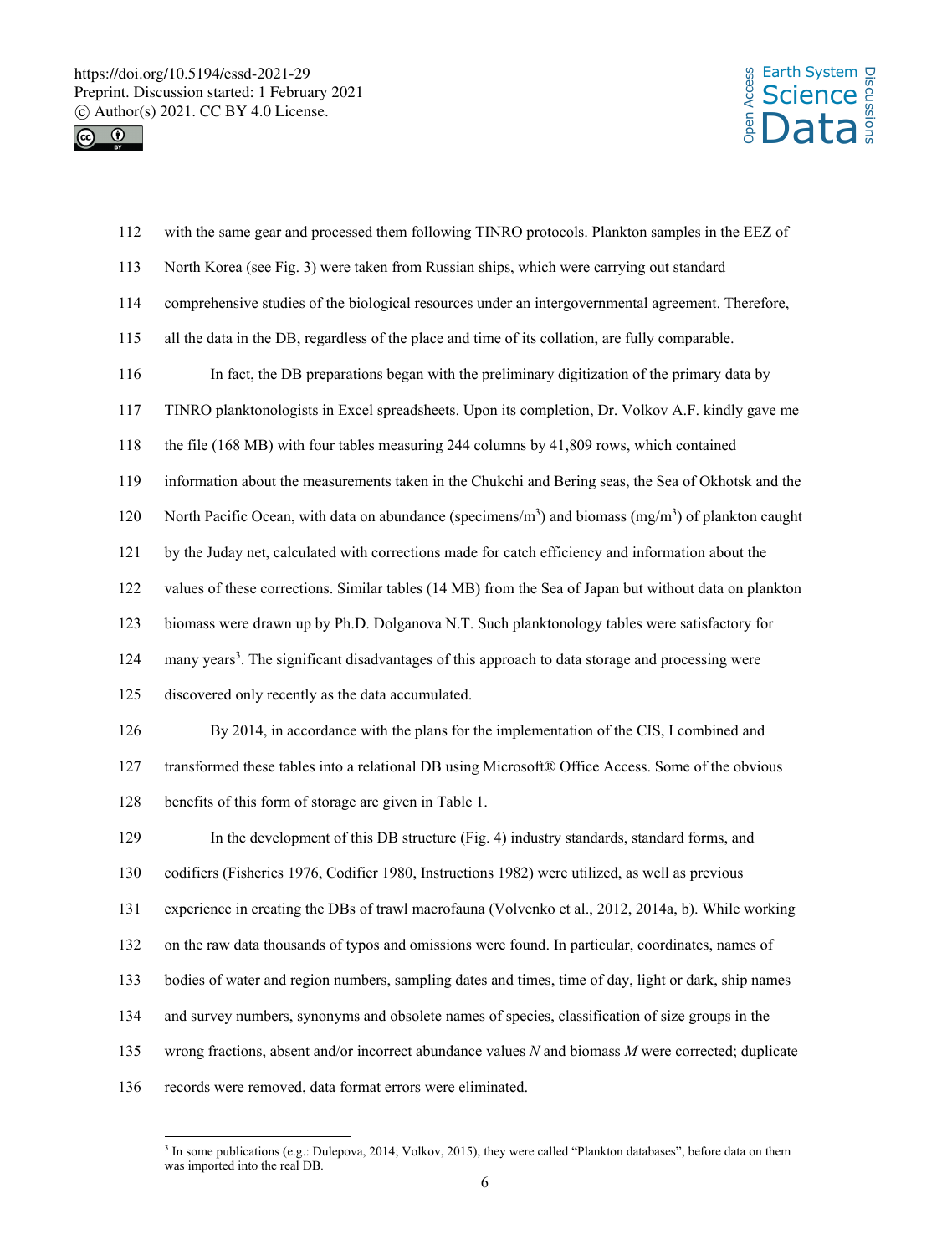



| 137 | In addition, records for the Chukchi and Bering seas, the Sea of Okhotsk, the Sea of Japan and                   |
|-----|------------------------------------------------------------------------------------------------------------------|
| 138 | the Pacific Ocean were found and outliers for the average individual weight of specimens $W = M/N$               |
| 139 | (mg/specimen) were corrected. The errors were due to the incorrect number values $N$ (specimens/m <sup>3</sup> ) |
| 140 | or biomass $M \text{ (mg/m}^3)$ species in the catch: where the values W were different from the well-known      |
| 141 | values for this species of the long-term annual average modulus <sup>4</sup> by more than 20%, the abundance     |
| 142 | indices were recalculated using the formulas $N = M/W$ and $M = N \cdot W$ based on the long-term annual         |
| 143 | average $W$ . The fact that (according to information received from data collators) until 1988 inclusive,        |
| 144 | the processing of samples accurately assess biomass, and since 1989, number. Accordingly, in the first           |
| 145 | case, $N$ of organisms was calculated by $M$ , and in the second, $M$ by $N$ .                                   |
| 146 | As already mentioned above, initially there was a lack of data on biomass in the Sea of Japan.                   |
| 147 | Using the available data on $N$ and the long-term annual average $W$ , taken from standard tables on wet         |
| 148 | weight (Borisov et al., 2004; Mikulich, Rodionov, 1975), amended and supplemented by Dr.                         |
| 149 | Dolganova, M plankton was calculated for each sample according to the formula $M = N \cdot W$ .                  |
| 150 | Then the occurrence of every species of each of the fractions in the surveyed waters was                         |
| 151 | mapped. From this process any species found extremely far beyond their well-known geographical                   |
| 152 | range were corrected, and given the names of species which look similar to the former, but are                   |
| 153 | common in the survey area.                                                                                       |
| 154 | Thereafter, data on the relative abundance of marine organisms classified per cubic meter was                    |
| 155 | reconverted to primary measurements while factoring in catch efficiency. Now the DB does not                     |
| 156 | contain the results of calculations, but the raw data for them: the data of actual measurements and the          |
| 157 | list of adopted corrections regarding catch efficiency for each species. As a result, unrequired fields          |
| 158 | were deleted from the DB, and its size decreased to 52.6 MB. The initial tables, in the form in which            |
| 159 | they were prepared by Volkov and Dolganova, only now without mistakes, are instantly accessible via              |
| 160 | simple DB queries. It is now possible to recalculate $N$ and $M$ , if necessary, with the adoption of other      |
| 161 | catch efficiency coefficients.                                                                                   |

 4 They are taken from standard wet weight tables (Borisov et al., 2004) as amended and supplemented by Dr. Volkov.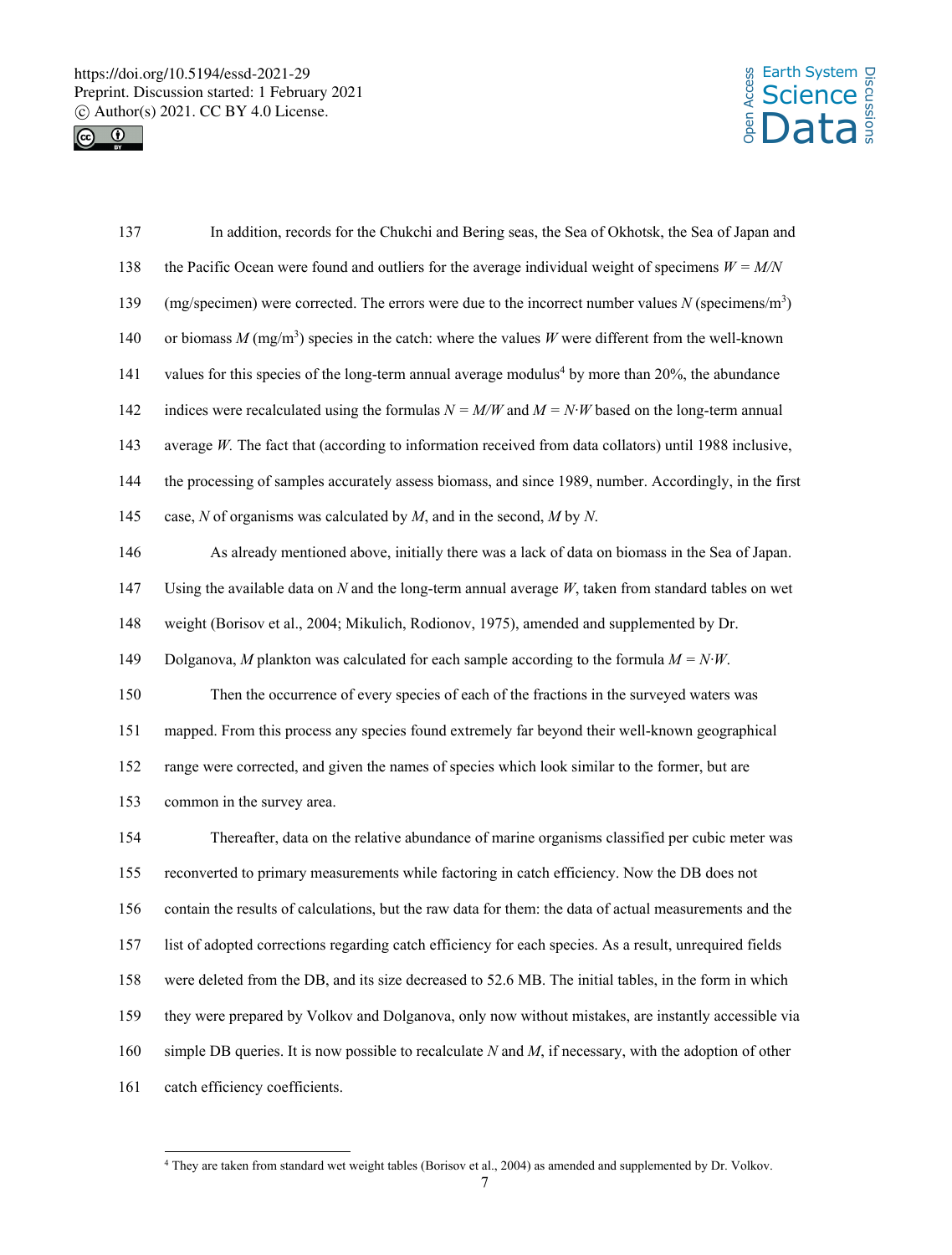



| 162 | So in this way the work on the creation of this DB was almost completed in 2014, but it was                                                   |  |  |  |  |
|-----|-----------------------------------------------------------------------------------------------------------------------------------------------|--|--|--|--|
| 163 | only officially registered in the State Register of the Russian Federation at the beginning of 2016. In                                       |  |  |  |  |
| 164 | accordance with the regulations stipulated in the CIS (Volvenko, 2015a-c, 2016) almost all of 2015                                            |  |  |  |  |
| 165 | was spent on a final verification of the information contained in the DB, via its derivative knowledge                                        |  |  |  |  |
| 166 | bases, including not raw data but results of their mathematical processing. In tandem with this                                               |  |  |  |  |
| 167 | verification reference tables on plankton in the Far Eastern seas and the northwestern part of the                                            |  |  |  |  |
| 168 | Pacific Ocean were drawn up, which will be talked about in the next section.                                                                  |  |  |  |  |
| 169 | For $N$ and $M$ of each taxonomic group of animals at each stage of development or size group in                                              |  |  |  |  |
| 170 | each fraction per the cubic meter (respectively in specimens/ $m3$ , and mg/m <sup>3</sup> ), for each plankton sample                        |  |  |  |  |
| 171 | (see Fig. 3) were recalculated as:                                                                                                            |  |  |  |  |
| 172 | $N = \frac{n \cdot p}{v} = \frac{n \cdot p}{0.1 \cdot (h_1 - h_2)}$ and $M = \frac{m \cdot p}{v} = \frac{m \cdot p}{0.1 \cdot (h_1 - h_2)}$ , |  |  |  |  |
| 173 | where: $n$ – number (specimen) and $m$ – weight (mg) of this species/stage/group/fraction in the catch; v                                     |  |  |  |  |
| 174 | - volume, filtered by the net (m <sup>3</sup> ); $h_l$ - initial, $h_2$ - final catch depth (m) determined taking into                        |  |  |  |  |
| 175 | account the angle of inclination of the cable (e.g. Volkov, 2008a). $h_l-h_2$ – net distance covered (m); p                                   |  |  |  |  |
| 176 | - dimensionless correction of catch efficiency; constant $0.1$ – the net mouth area (m <sup>2</sup> ).                                        |  |  |  |  |
| 177 | This formula differs from the standard ones by the correction $p$ , compensating for the                                                      |  |  |  |  |
| 178 | underestimation of $N$ and $M$ , due to the imperfection of the fishing gear. This correction (the need for                                   |  |  |  |  |
| 179 | which is recognized by many, e.g.: Clutter, Anraku, 1968; Kiselev, 1969; Grese et al., 1975; Musaeva,                                         |  |  |  |  |
| 180 | Nezlin, 1996; Gorbatenko, Dolganova, 2006, 2007; Volkov, 2008a), is the inverse of the catch                                                  |  |  |  |  |
| 181 | efficiency coefficient. According to the classic definition, the catch efficiency coefficient is the ratio of                                 |  |  |  |  |
| 182 | the number of animals caught to the entire number of animals that were in the catch area (Baranov,                                            |  |  |  |  |
| 183 | 1933). It introduces a multiplier in the denominator of the formulas to calculate the density of marine                                       |  |  |  |  |

184 macrofauna (see, for example: Shuntov, Bocharov 2003a, b, 2004a, b, 2005a, b, 2006a, b, 2012a-c,

185 2014a-e) and can vary from 0 to 1. The reciprocal value (the catch efficiency correction) usually used

186 by TINRO planktonologists ( $p \ge 1$ ) introduces a factor in the numerator. The value of  $p$  depend on the

187 taxonomic affiliation, fraction, developmental stage, size of animals and vary from 1 to 10 (see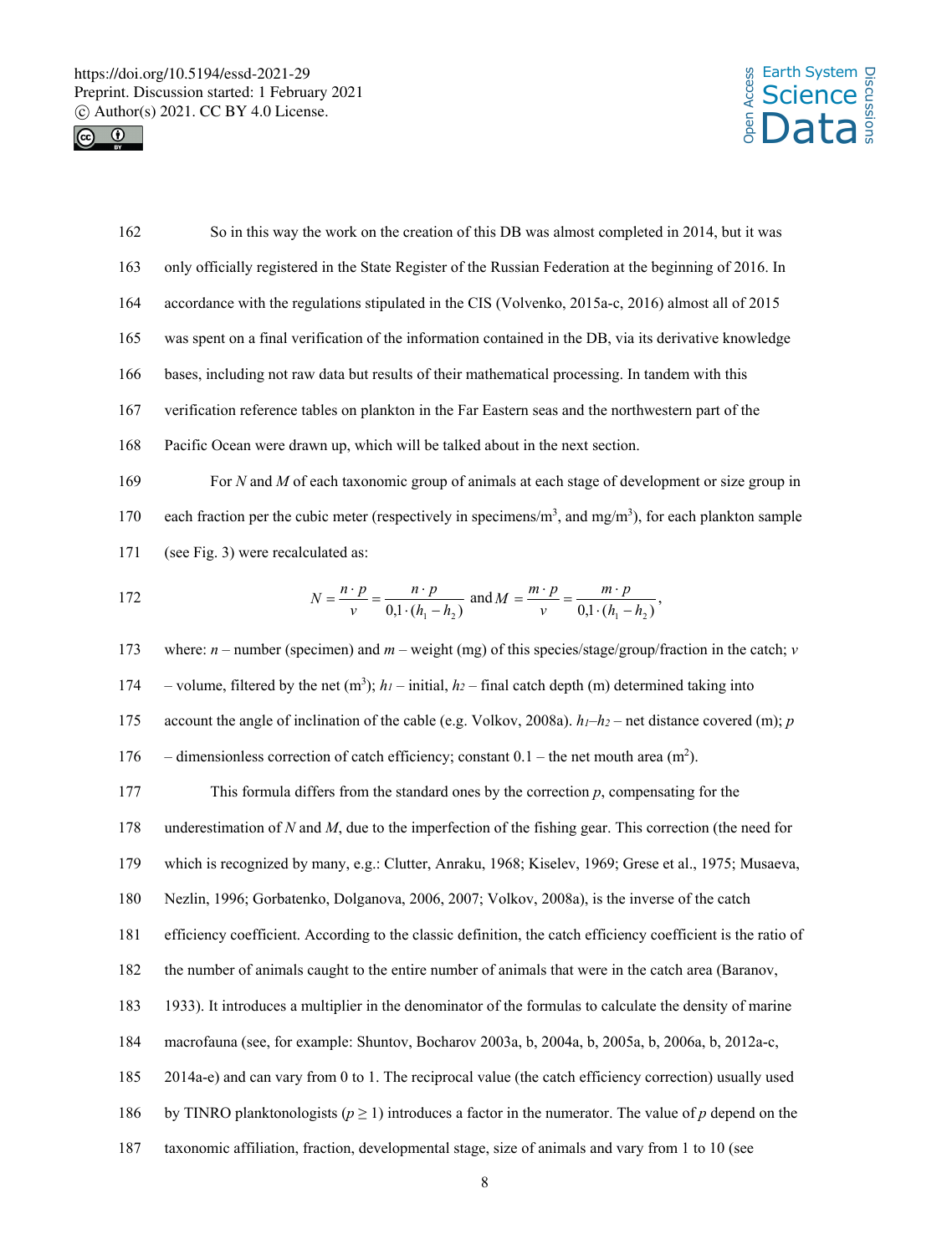



- 188 Dolganova, Volvenko, 2016a, b; Volkov, Volvenko, 2016a-c). Comparisons of the catchability of the
- 189 large Juday net with other plankton nets have been published earlier (Kiselev, 1969; Timonin, 1983;
- 190 Musaeva, Nezlin, 1996; Gorbatenko, Dolganova, 2006, 2007).
- 191 Subsequently, based on the relative values of *M* we may calculated the absolute abundance of
- 192 thousands of tons of each species, the individual stages of their development, size classes,
- 193 supraspecific taxonomic and ecological groups, fractions, the total zooplankton for various water
- 194 layers and the time periods in the standard areas of biostatistical data averaging (Fig. 5). All this was
- 195 submitted to planktonologists for verification. When errors were detected the raw data was edited, and
- 196 the entire procedure above was repeated. This cycle continued until all errors were eliminated and the
- 197 DB acquired its final form.
- The resulting DB is a consolidated, structured, carefully verified and edited compact data array<sup>5</sup>
- 199 that is optimized for its comprehensive high-speed processing. It contains information on 25,512
- 200 plankton samples (Fig. 3) performed from 27 April 1984 to 12 September 2013 in 235 surveys, with
- 201 data on 214 taxonomic groups (Table 2).

# 202 **Results**

l

203 During the implementation of the above-mentioned CIS, based on the DB, in 2015 five tabular 204 reference books (Dolganova, Volvenko, 2016a, b; Volkov, Volvenko, 2016a-c) of the species 205 composition and abundance of zooplankton in a major fishing region of Russia (Fig. 6) were prepared 206 and submitted for publication. Three of them are devoted to the Far Eastern seas: the western part of 207 the Bering Sea, the north-west of the Sea of Japan and the Sea of Okhotsk; one – the northwestern part 208 of the Pacific Ocean. The increased density of the measurements is clearly visible in these areas (Fig. 209 3), as they were taken in an area which is constantly monitored by the TINRO, and studied much better 210 than others. The remaining sections of the volume are dedicated to the Peter the Great Bay in the Sea 211 of Japan. This bay has unique fauna, its coast contains much of the populace and industry of the

<sup>5</sup> The minimum database configuration is a Microsoft Access 52.6 MB file which contains 9 tables (see Fig. 4) and 35 queries. As new data is added and ways to process it (forms, queries, reports, macros, program modules, auxiliary tables), its size can increase indefinitely.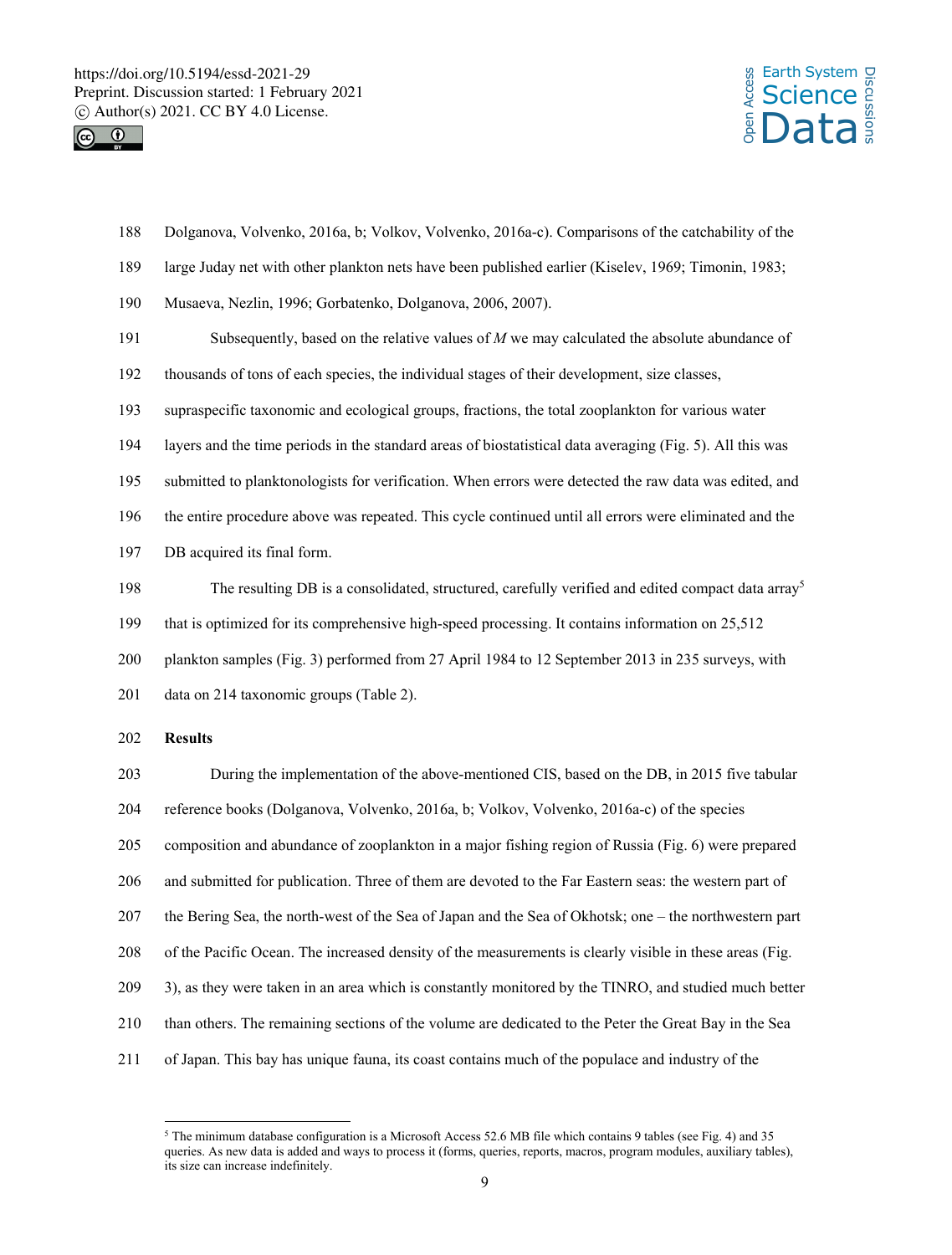



- 212 Russian Far East, it has a highly promising aquaculture industry, and unlike most other areas of the Far
- 213 Eastern seas, only the plankton in the neritic zone has been adequately studied here. The new tabular
- 214 directories contain a total of nearly 5 thousand pages.
- 215 The tables contain information on the occurrence (number of samples in which this
- 216 species/group of animals was found, and their share in percentage terms of the total number of
- 217 measurements), the average abundance (specimens  $/m<sup>3</sup>$  and mg/m<sup>3</sup>) and the standard error of mean
- 218 with the Sheppard's correction. The species and other taxonomic groups of marine organisms are not
- 219 sorted systematically but in alphabetical order, and then in ascending order of size by fraction,
- 220 developmental stage and/or size. The final rows of the tables "Entire zooplankton", "Meroplankton",
- 221 "Amphipods", "Copepods", "Euphausiids" etc. (see left column in table 2) contain the corresponding

222 total group means and standard errors calculated by the formula 
$$
m_{\sum x} = \sqrt{m_1^2 + m_2^2 + ... + m_n^2}
$$
, where

223  $m_{\sum x}$  is the sampling error of the sum *n* of the arithmetic means, following their errors  $m_1 - m_n$ .

224 In general the format of these tables is the same as in the previously published reference books

225 on nekton published in 2003-2006 (Shuntov, Bocharov, 2003b, 2004b, 2005b, 2006b) as tabular

- 226 annexes to nekton atlases (Shuntov, Bocharov, 2003a, 2004a, 2005a, 2006a), directories on the pelagic
- 227 trawl macrofauna published in 2012 (Shuntov, Bocharov, 2012a-c), and benthic macrofauna published
- 228 in 2014 (Shuntov, Bocharov, 2014a-e). Information in them is also grouped by: 56 standard
- 229 biostatistical areas (see 48 light unshaded areas on the main map Fig. 5, and 8 areas in the insert in its
- 230 upper left corner), which are natural systems characterized by relatively uniform waters according to
- 231 the formation of their properties in specific local geographical, geomorphological, climatic and
- 232 hydrological conditions. There is now a certain standard for geo-referencing spatially distributed
- 233 information, ensuring the comparability of diverse environmental information and the continuity of the
- 234 long-term monitoring data on the state of the waters (Volvenko, 2003d).

235 Besides the described zoning the reference books contain four principles relating to grouping 236 and the selection of raw data:

237 1) By sampled water layer, measurements are divided into: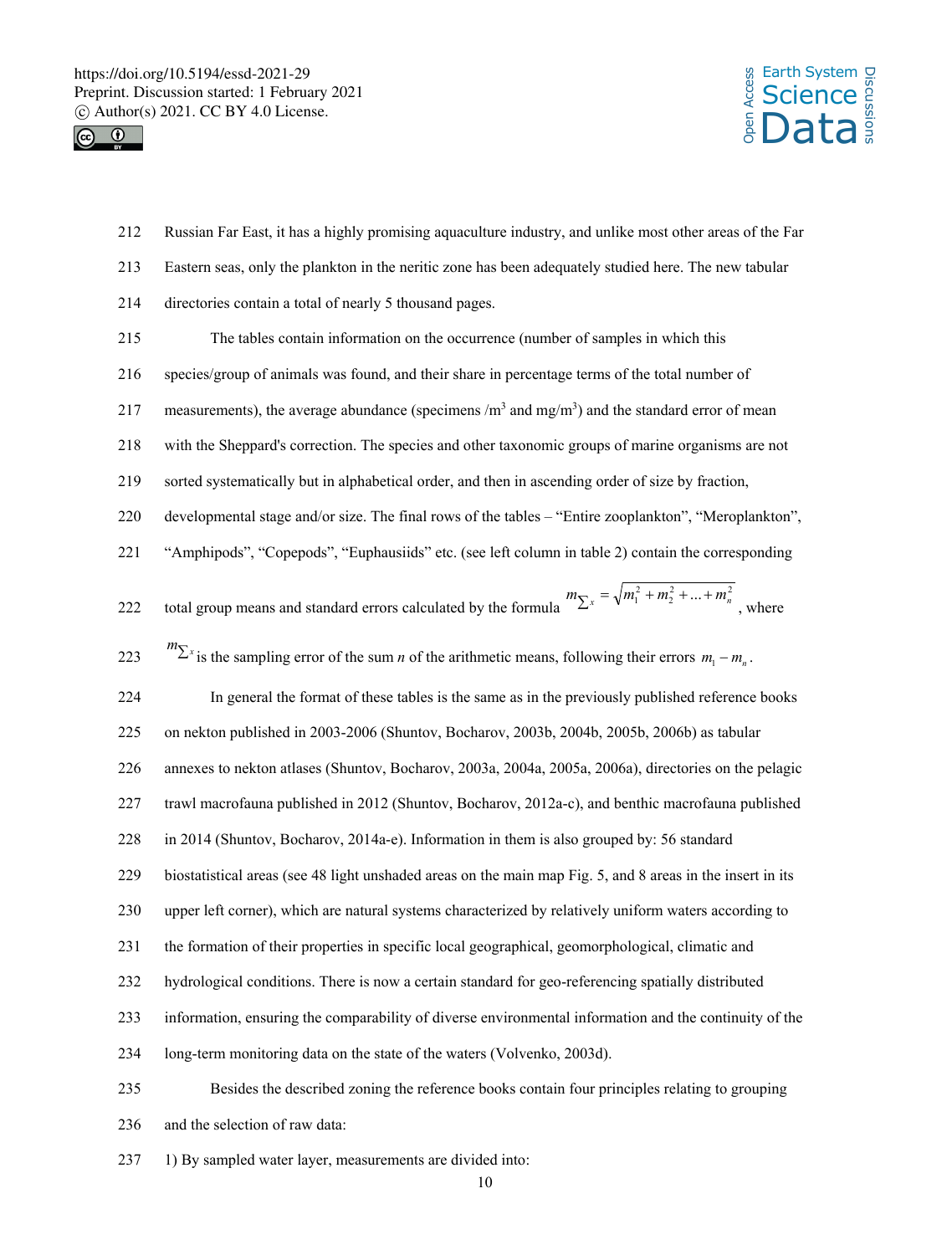



- 238 *epipelagic* final catch depth 0 m, initial 100-200 m (or the bottom, if depth is  $\leq 300$ m),
- 239 *upper epipelagic* final catch depth 0 m, initial 25-50 m (or bottom, if depth is  $\leq$  70 m).
- 240 2) By time of day they are divided into:
- 241 *day* obtained during daylight,
- 242 *night* obtained in the dark or at dusk.
- 243 3) Seasonally (in this case, this means not the calendar but the biological seasons (Shuntov 2001), the
- 244 measurements are divided into made:
- 245 from June 1 to September 15 *summer*,
- 246 from September 16 to November 30 *autumn*,
- 247 fromDecember 1 to March 31 *winter*,
- 248 from 1 April to 31 May *spring*.
- 249 4) There are 4 perennial periods:
- 250 *1984-1990* "Sardine and pollock fish abundance",
- 251 *1991-1995* "Transitional period of sharp decline in abundance",
- 252 *1996-2005* "Period of low-level new fish productivity growth",
- 253 *2006-2013* "Salmon period".
- 254 These principles of grouping, selection and averaging data are implemented in the majority of the
- 255 TINRO ecological studies (e.g.: Shuntov, Bocharov, 2003a-b, 2004a-b, 2005a-b, 2006a-b, 2012a-c,
- 256 2014a-e; Volvenko, 2003a-c, 2004a-c, 2005a, b, 2007, 2008b, 2013a-b, 2016a; Shuntov et al., 2007;
- 257 Shuntov, Temnykh, 2008; Volkov, 2014 and many others).

### 258 **Discussion**

- 259 The data in these tables enable evaluation of the total stock plankton biological resources of the
- 260 Far Eastern seas of the North Pacific. With the use of the so-called volume method, the absolute
- 261 abundance of marine organisms is calculated by multiplying their average density (specimens/ $m<sup>3</sup>$  or
- $262 \text{ mg/m}^3$ ) by the corresponding volume of water (thousand km<sup>3</sup>). The result gives, respectively, trillions
- 263 of specimens and thousands of tons. For this, the standard morphometric characteristics of the areas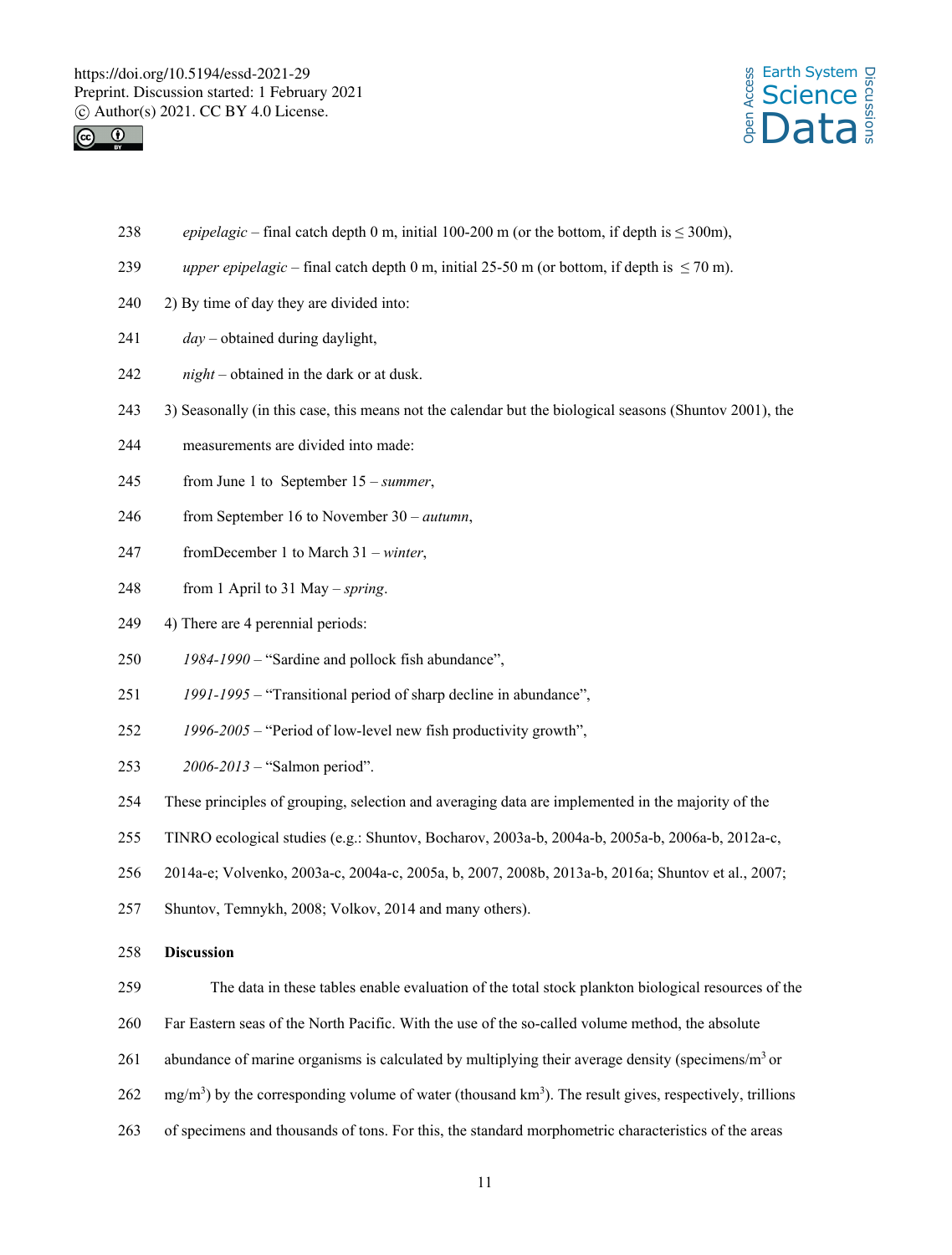



| 264 | listed in every reference book should be used. (Note that many opponents of applying corrections to                     |  |  |  |  |
|-----|-------------------------------------------------------------------------------------------------------------------------|--|--|--|--|
| 265 | catch efficiency can easily recalculate the data published in books in their own way, by divide any of                  |  |  |  |  |
| 266 | the density parameters – abundance or biomass – by the correction factor given in each row. Those                       |  |  |  |  |
| 267 | who wish to use different correction factors, can also easily recalculate the density by dividing it by                 |  |  |  |  |
| 268 | our correction, and then multiplying it by their own).                                                                  |  |  |  |  |
| 269 | With these same tables it is easy to recalculate the volumetric characteristics of density into                         |  |  |  |  |
| 270 | areal characteristics. To do this, multiply the average abundance or biomass by volume of water                         |  |  |  |  |
| 271 | corresponding to the water area, and then divide it by its area. The result will be in the billions of                  |  |  |  |  |
| 272 | specimens/ $km^2$ or t/km <sup>2</sup> . From the tables it is easy to calculate the plankton content in the middle and |  |  |  |  |
| 273 | lower epipelagic, i.e. from 50-200 m (based on the difference of concentrations from 0-200 m and 0-50                   |  |  |  |  |
| 274 | m) and the average individual weight of animals (by dividing their biomass by number), and using                        |  |  |  |  |
| 275 | previously published tables on calorific value and the chemical composition of zooplankton (e.g.                        |  |  |  |  |
| 276 | Borisov et al., 2004), you can obtain its energy characteristics, etc.                                                  |  |  |  |  |
| 277 | In this way a significant contribution to the new quantitative inventory of aquatic biological                          |  |  |  |  |
| 278 | resources and appraisal of the waters of the North Pacific has been made. A series of these                             |  |  |  |  |
| 279 | monographs is recommended not only to planktonologists, but also to ecologists, biogeographers,                         |  |  |  |  |
| 280 | hydrobiologists, ichthyologists, teachers and students of related disciplines. In the scope of their                    |  |  |  |  |
| 281 | application is the management of living aquatic resources, aquaculture development, and nature                          |  |  |  |  |
| 282 | conservation, because they can be used to assess the effects of various anthropogenic factors on nature                 |  |  |  |  |
| 283 | (pollution, the construction of hydraulic structures, oil and gas extractions, tanker accidents, nuclear                |  |  |  |  |
| 284 | reactors, etc.).                                                                                                        |  |  |  |  |
| 285 | However, in the process of testing the DBs, when creating the table directories some                                    |  |  |  |  |
| 286 | irremovable shortcomings were found.                                                                                    |  |  |  |  |
| 287 | Firstly, it is the incomplete coverage of the surveyed area. The overwhelming majority of                               |  |  |  |  |
| 288 | plankton collections were conducted in the Russian EEZ (see Fig. 3). Of the four Far Eastern seas only                  |  |  |  |  |
| 289 | Okhotsk was almost entirely located within it, so the measurements, and thus the data produced in our                   |  |  |  |  |
| 290 | surveys only this particular area is covered almost entirely, and even then with the exception of coastal<br>12         |  |  |  |  |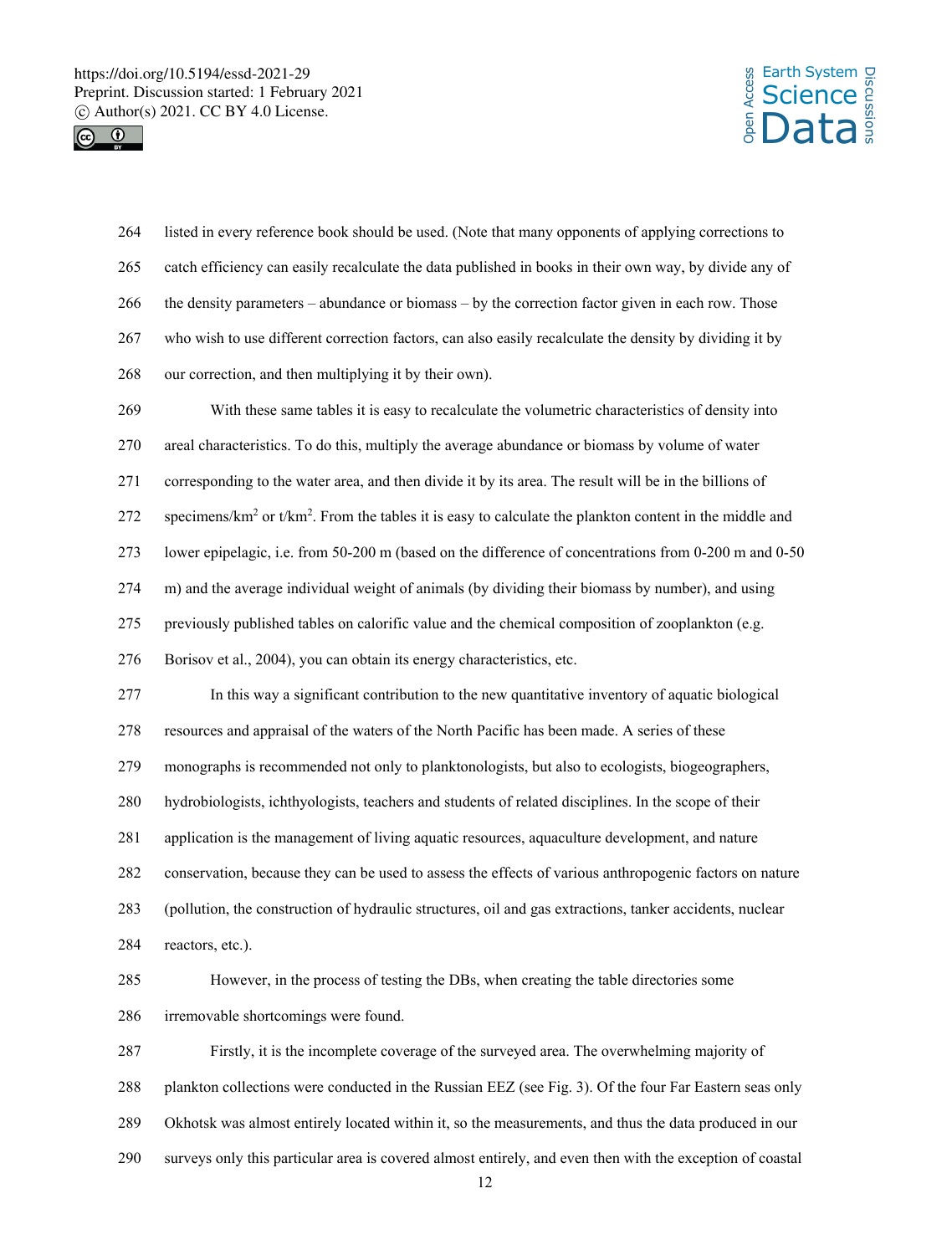



291 waters. Nearly all the planktonic work was carried out before or immediately after macrofauna trawls, 292 and because of this, the vast majority of measurements were taken at depths of at least 25-30 m 293 (corresponding to the minimum vertical opening of the majority of midwater trawls). In addition to 294 this, conducting surveys near the coast and far out at sea in large research vessels has always been 295 impeded by the red tape associated with the repeated crossing of maritime borders, and smaller vessels 296 do not work at a considerable distance from their ports. As a consequence, plankton belonging to the 297 coastal (neritic) biotope is covered only by its seaward periphery. Only in the Sea of Japan is much of 298 the data collected using small tonnage seiners and boats, which are capable of working off the coast in 299 shallow waters. Therefore, the plankton neritic zone in the Sea of Japan (especially in the Peter the 300 Great Bay, and in the Northern Primorye) is studied more fully than in the Okhotsk, Bering and, 301 especially, Chukchi seas. 302 The second drawback is the very uneven distribution of measurements in space and time (see

303 Figs 3, 7). The more or less regular study of plankton in the Sea of Okhotsk began in 1984, in the Sea 304 of Japan in 1985, in the Bering Sea in 1986, and in the Pacific in 1987. Since then, the intensity of 305 plankton research as a whole increased, reaching its peak in 2009, after which it sharply declined, 306 mainly due to the reduced number of surveys in the Sea of Japan and in the ocean. When preparing the 307 above tabular reference books, it was found that ocean area 11 (see Fig. 5) was left practically 308 unstudied, and there were very few samples in the southern half of area 12. In addition, it was found 309 that in areas 1-4 sufficient samples were rarely taken for statistical processing, in autumn only areas 5- 310 7, and in spring only the epipelagic in areas 9, 12 and 13 were fully studied. Another example: in the 311 most studied part of the Sea of Japan, the Peter the Great Bay, very few samples were taken in winter 312 or in the dark, regardless of the season, or in 1991-1995. For this reason, the composition and 313 abundance of plankton in "sardine and pollock fish abundance" – 1988-1990 completely drop out of 314 consideration. Therefore, for the 49% of the tabular directories, out of those that was planned for the 315 Bay in accordance with the principles of regionalization and the four data categories (see above), 316 insufficient data was collated. In the Sea of Okhotsk there was insufficient for 24%, in the Bering Sea 317 for 40%, in the Sea of Japan for almost 50%, and in the North-West Pacific Ocean for 60% of the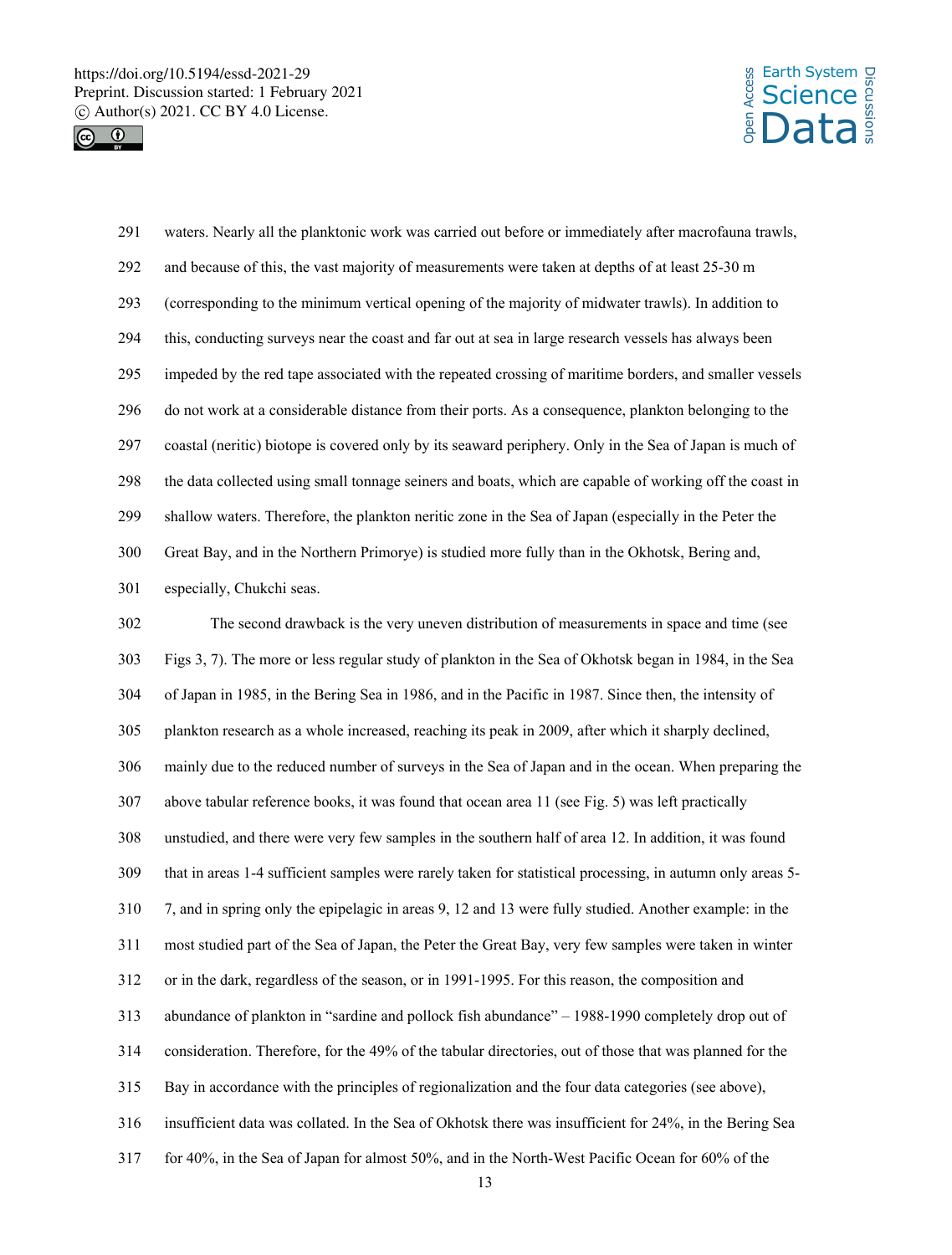



| 318 | tables (see Dolganova, Volvenko, 2016a, b; Volkov, Volvenko, 2016a-c). So even for waters that were                   |
|-----|-----------------------------------------------------------------------------------------------------------------------|
| 319 | continuously monitored there is no data for many regions on all seasons for long time periods. (For the               |
| 320 | rest of the waters, there are even less. For example, in the Chukchi Sea only 2 plankton samples were                 |
| 321 | taken, probably by accident, and in 2004-2006, 2009, and 2011-2013 none were taken. Therefore,                        |
| 322 | information about the regions, shaded in Fig. 5, was not included in the reference books).                            |
| 323 | This of course makes it difficult to study the seasonal and long-term dynamics of ecosystems.                         |
| 324 | The regular study at least of the EEZ of the Russian Federation with standard, uniform net                            |
| 325 | measurements is not possible for a few reasons. One of them is relatively <sup>6</sup> objective, and that is the ice |
| 326 | conditions in the cold season. The rest relate solely to the work of officials, and mostly to their desire            |
| 327 | to save money on integrated ecosystem surveys to the detriment of the quality and quantity of                         |
| 328 | information collected.                                                                                                |
| 329 | The third drawback is the side effect or the "flip side" of the express method of processing                          |
| 330 | plankton samples, through which a huge amount of data has been collated in the DB. At sea, primary                    |
| 331 | processing occurs daily around the clock immediately before the next sample batch is caught, and                      |
| 332 | when the vessel returns to the port a scientific report is submitted to the TINRO archives office with                |
| 333 | detailed analyses of all the data collated during the survey. Only common representatives of plankton                 |
| 334 | are identified by species, with others identified only by genus or family, cumaceans and isopods only                 |
| 335 | by group, ostracods by class, and rotifers, for example, are not counted. Due to minor morphological                  |
| 336 | differences between the individual surveys, copepods were not distinguished which in the DB are                       |
| 337 | listed as Calanus glacialis + marshallae and Neocalanus plumchrus + flemingeri <sup>7</sup> . As a result,            |
|     |                                                                                                                       |
| 338 | according to the tables published by M.S. Kun (1975), who counted 288 species <sup>8</sup> of plankton in the Far     |

 6 "Relatively" because, if necessary, plankton samples can be taken from under the ice even in the Arctic and Antarctic using ice-breakers, from the ice surface in natural or artificial ice clearings. This is, however, not as beneficial for TINRO as it is expensive.<br><sup>7</sup> There is reason to believe that there are really 2 rather than 4 species (Volkov, 2016b), but this hypothesis needs further

verification.

<sup>&</sup>lt;sup>8</sup> This is without two squid species, which we, in contrast to M.S. Kun, refer to not as plankton but as nekton, and not as meso- but as macrofauna.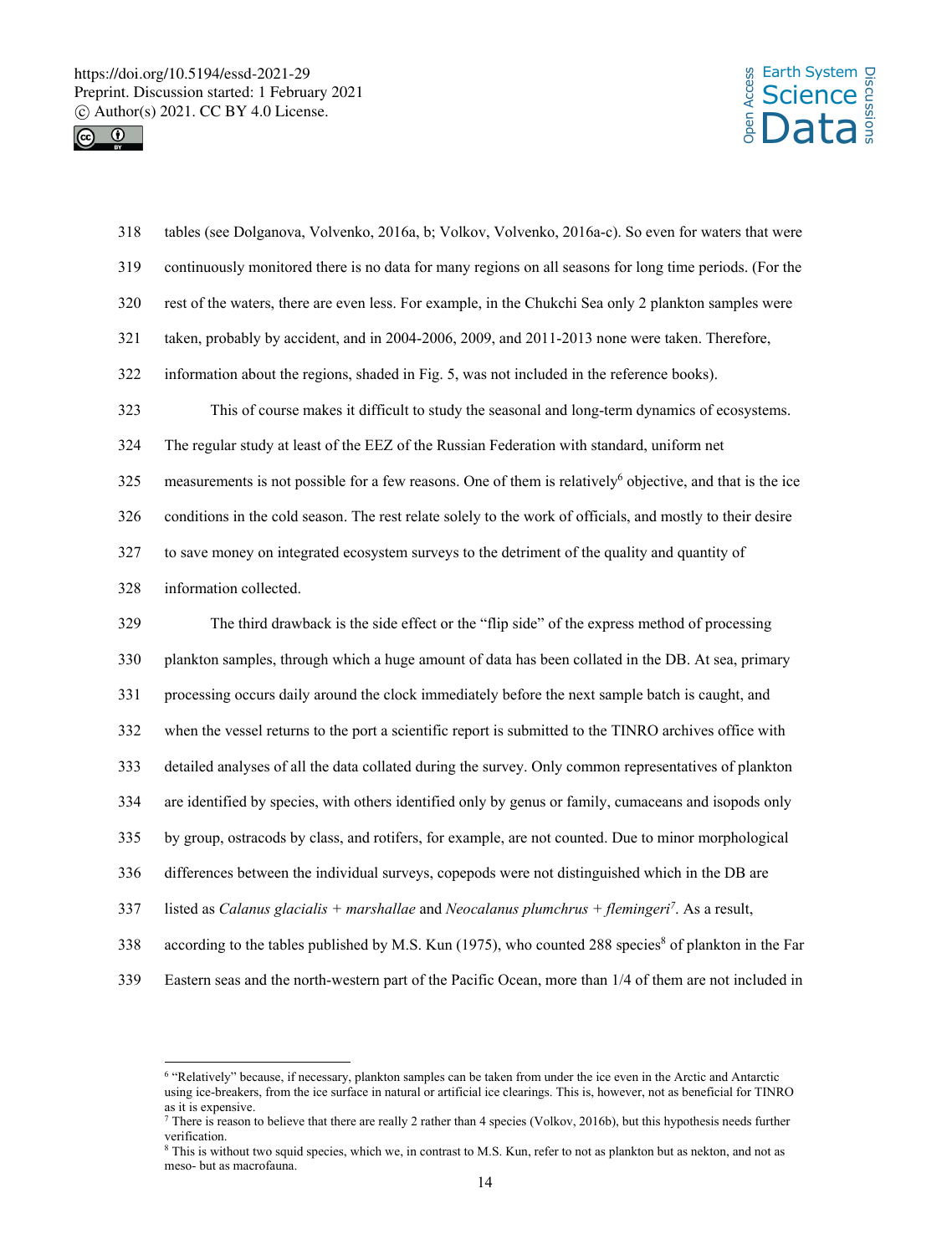



| 340 | the DB (see table 2). The underestimation by seas <sup>9</sup> is as follows: the Bering Sea – 9%, the Okhotsk Sea |
|-----|--------------------------------------------------------------------------------------------------------------------|
| 341 | $-30\%$ , the Sea of Japan $-38\%$ of the species. The biggest positive in this respect is the situation in the    |
| 342 | Bering Sea, but if we take more recent information, there are not 104 (according to Kun, 1975), but                |
| 343 | 177 (according to Kulikov, 1993) zooplankton species. So the shortfall in this sea is not 9% but 46%.              |
| 344 | So without too much optimism we can assume that for each body of water we have counted, at best,                   |
| 345 | only 50-70% of the species; only the most common of them. However, it is known (Volkov, 1996b)                     |
| 346 | that in all the surveyed waters the first 2-3 dominant species of plankton account for more than 50%,              |
| 347 | and the top 10 no less than 85-90% of the total biomass of zooplankton. With such a low species                    |
| 348 | evenness, the 50 and especially 150 most common species give much more than 99% of this value.                     |
| 349 | Therefore, the shortcomings of the DBs discussed here may be important for taxonomists and fauna                   |
| 350 | scientists studying rare or very scant species, but in most other studies are not of importance.                   |
| 351 | At the end of this section, let me give a few examples of my first experience in operating this                    |
| 352 | DB to investigate the geographical patterns of marine life distribution.                                           |
| 353 | Using this DB, the mean annual concentration and total biomass of zooplankton in the                               |
| 354 | epipelagic layer for the Bering, Okhotsk, Japan seas, and the northwestern Pacific Ocean were                      |
| 355 | estimated (Shuntov, Volvenko, 2017). Significant differences are shown for spatial distribution and                |
| 356 | temporal dynamics of the small-, medium- and large-sized zooplankton abundance and its daily                       |
| 357 | vertical migrations in different areas. Zooplankton stocks in all these regions are evaluated as high;             |
| 358 | their bulks are formed by large-sized fraction. Interannual fluctuations of the zooplankton abundance              |
| 359 | could be considerable in certain areas, but its total resource within the Far Eastern basin does not               |
| 360 | change much: the abundance decline in some areas is compensated by its growth in other ones. A                     |
| 361 | comparison was also made (Volvenko, 2017) of all these large marine areas for various plankton                     |
| 362 | characteristics.                                                                                                   |
| 363 | In the next publication (Volvenko, 2019) were compiled and analysed maps of the spatio-                            |
| 364 | temporal distribution of plankton; a hypothesis was made regarding the negative correlation of the                 |

 9 For the ocean M.S. Kun (1975) gives species richness only for the Kuril-Kamchatka region and she provides no data at all on the Chukchi Sea.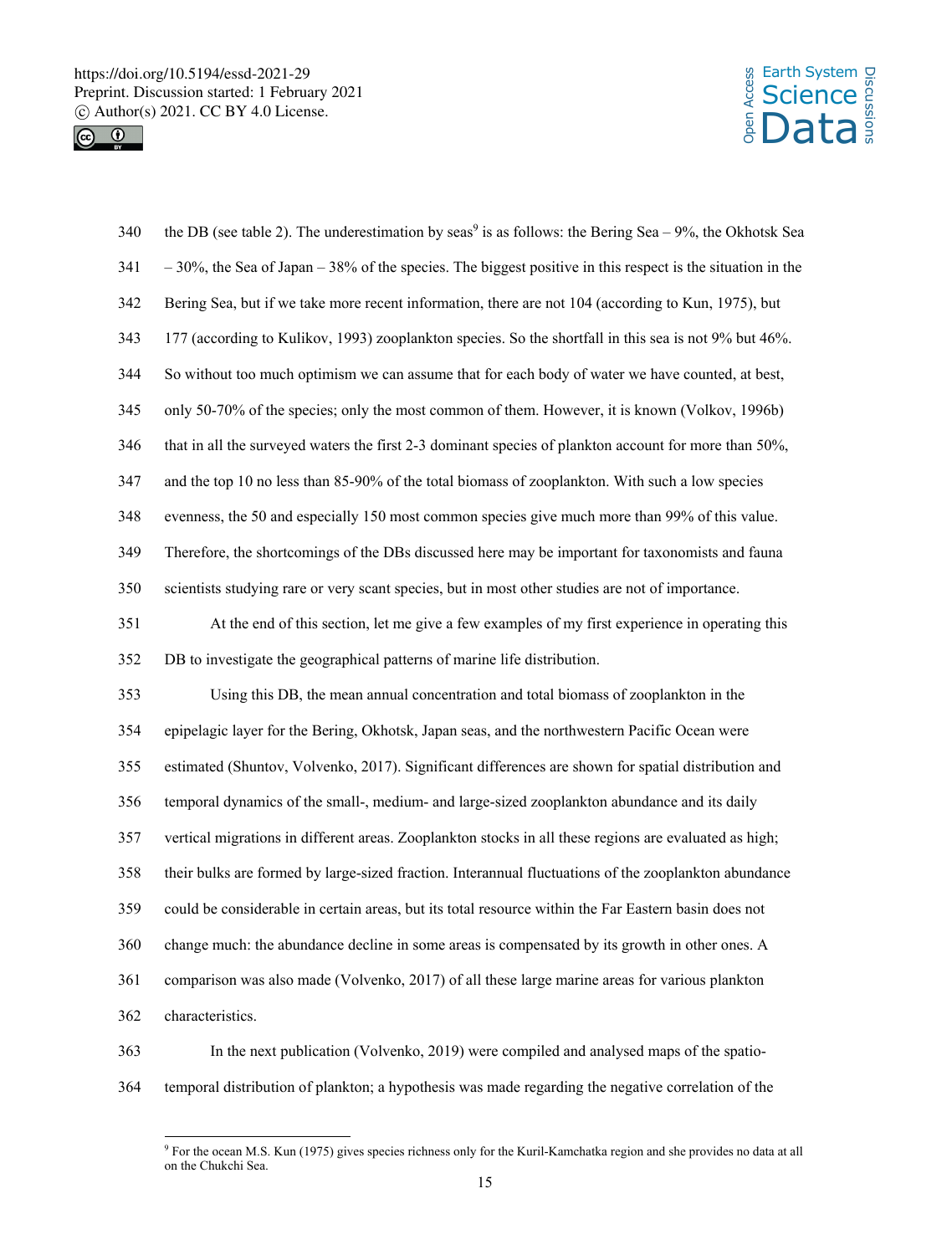

 $\overline{a}$ 



| 365 | plankton size with temperature; and revealed that some fluctuations in the abundance of zooplankton                     |
|-----|-------------------------------------------------------------------------------------------------------------------------|
| 366 | in the Bering Sea and the ocean occur synchronously and unidirectionally, whereas in the Sea of Japan                   |
| 367 | and the Sea of Okhotsk the fluctuations are opposite (out of phase): during the transition from the day                 |
| 368 | to the night in the Okhotsk and Japan seas, the density of plankton throughout the epipelagic zone                      |
| 369 | increases; in the same time in the Bering Sea and the ocean, over large parts of the area, it decreases <sup>10</sup> . |
| 370 | Later (Volvenko, 2020) the spatial distribution patterns of 6 integral characteristics of                               |
| 371 | zooplankton are studied at different levels of the spatial scale using GIS and statistical analysis -                   |
| 372 | abundance $N$ , biomass $M$ , diversity $H'$ , species richness $S$ , evenness $J$ , and the mean individual body       |
| 373 | weight of animals $W$ . It is shown that these characteristics are subject to circum-continental zonation,              |
| 374 | which manifested as an increase in $W$ and a decrease in $N$ , $M$ and $J$ corresponding with the distance              |
| 375 | from land to the open sea. In the same direction, the variability of all the integral characteristics                   |
| 376 | decrease. Classical manifestations of the latitudinal zonation of zooplankton are observed to an even                   |
| 377 | higher degree: Humboldt-Wallace's law, Bergman's rule, and the increase of biomass from the equator                     |
| 378 | to the poles with decreasing temperature and increasing mineral nutrient concentrations. Several                        |
| 379 | particular additions to Zenkevich-Bogorov's concept of the biological structure of the Ocean were                       |
| 380 | formulated <sup>11</sup> .                                                                                              |
| 381 | The free wide international use of the data published in the five reference books has so far been                       |
| 382 | hampered by three circumstances. 1) They are published in Russian and not translated into English. 2)                   |
| 383 | They are published in text (pdf) format and not digitized. 3) The data collectors used outdated species                 |
| 384 | identification guides, so there are many outdated species names in the tables (Table 3).                                |
| 385 | To eliminate these shortcomings, I:                                                                                     |
| 386 | • wrote this article detailing the origin of the data and methods of its processing;                                    |
| 387 | • digitized the data of reference tables from five books (Fig. 6) and saved them in xlsx and csv                        |
| 388 | formats:                                                                                                                |

<sup>&</sup>lt;sup>10</sup> This means that the common practice by trophologists of attempting to replace the day-time catch in plankton nets with the night-time catches to assess the food reserves for fish will yield significantly different results in these waters.<br><sup>11</sup> In the supplementary material to this paper are given maps of the spatial distribution of these i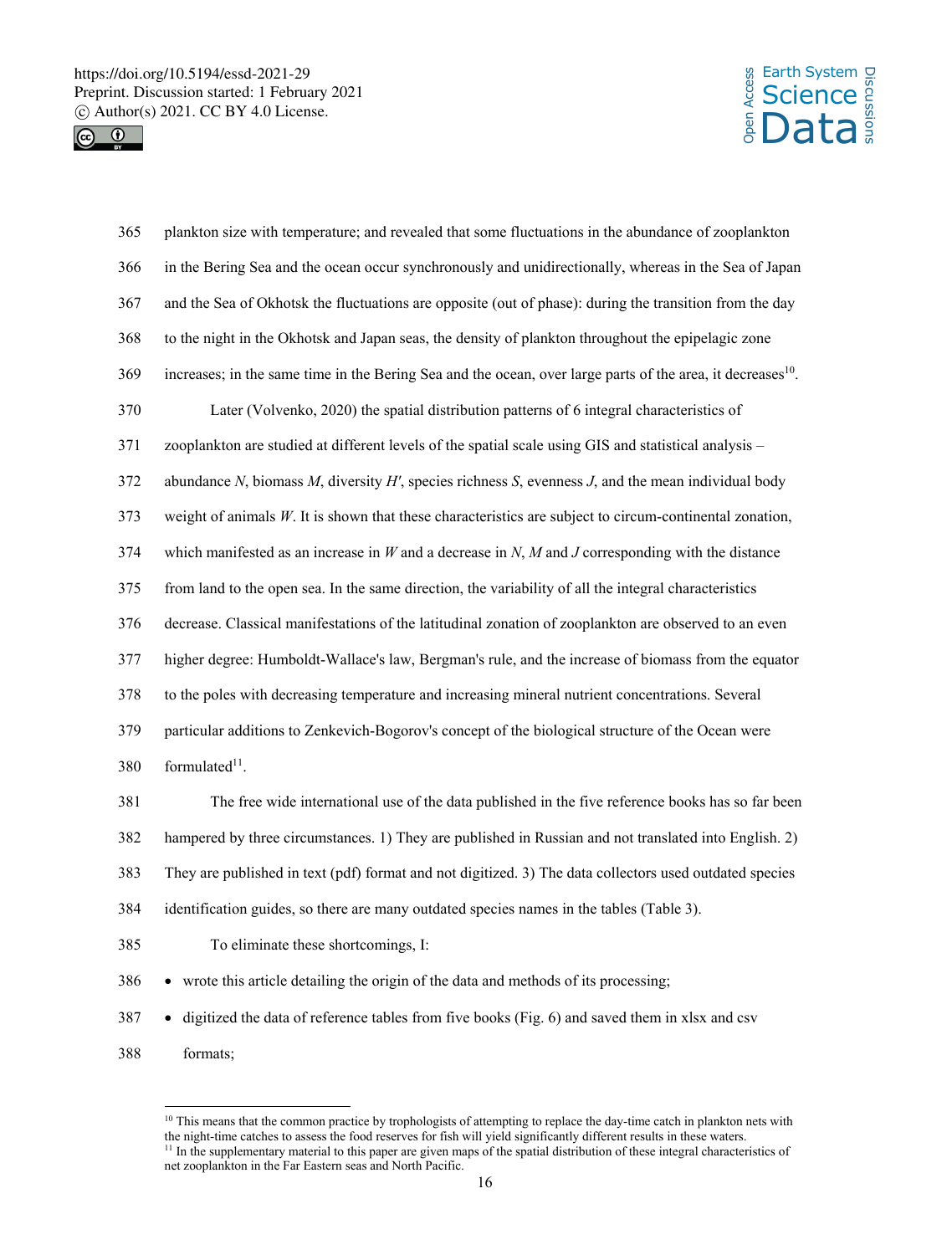



| 389 | • translated the Russian text into English;                                                                 |
|-----|-------------------------------------------------------------------------------------------------------------|
| 390 | • fixed species names to modern (Table 3);                                                                  |
| 391 | • summed up the characteristics of abundance where synonyms were considered as different species;           |
| 392 | • prepared a shape-file with polygons of the standard regions (Fig. 5) by which data is summarized;         |
| 393 | accompanied the polygons with information about surface areas and water volumes in each of                  |
| 394 | them.                                                                                                       |
| 395 | Data availability. Volvenko (2021) https://doi.org/10.5281/zenodo.4448646                                   |
| 396 | <b>Conclusions</b>                                                                                          |
| 397 | Despite the shortcomings described above, the substantial volume and high quality of the                    |
| 398 | collated data gives hope that these DB and the information presented in the five reference books            |
| 399 | together with previously published data on pelagic and benthic macrofauna and data on the nutrition of      |
| 400 | common fish and squid, which is now being compiled in the TINRO laboratories, will enable the next          |
| 401 | important steps to be taken in the understanding of the nature of the Far Eastern seas and the Pacific.     |
| 402 | The author of this article is the co-author of the table guides (Shuntov, Bocharov, 2003b,                  |
| 403 | 2004b, 2005b, 2006b, 2012a-c, 2014a-e; Dolganova, Volvenko, 2016a, b; Volkov, Volvenko, 2016a-              |
| 404 | c), atlases (Shuntov, Bocharov, 2003a, 2004a, 2005a, 2006a) and DBs (Volvenko, Kulik, 2011;                 |
| 405 | Volvenko et al., 2012, 2014a, b, 2016; Volvenko, 2014b, 2015b) mentioned above, but not the owner           |
| 406 | of the original data. On the use of the plankton DB primary data and for purchase hard copy of              |
| 407 | reference books (their electronic versions are freely available now at the links in the list of references) |
| 408 | one should contact the Directorate of the Pacific Branch of Russian Federal Research Institute of           |
| 409 | Fisheries and Oceanography (TINRO) at the address 4 Shevchenko Ave., Vladivostok, 690091,                   |
| 410 | Russia; or Directorate of the Russian Federal Research Institute of Fisheries and Oceanography              |
| 411 | (VNIRO) at the address 17 V. Krasnoselskaya, Moscow, 107140, Russia.                                        |
| 412 | Examples of 5 large tables from (Volkov, Volvenko, 2016a) are given in the Supplement                       |
| 413 | (Online Resource) to this article. They contain long-term average data about the plankton of regions        |
| 414 | No 1-5 (see Fig. 5) of the Bering Sea.                                                                      |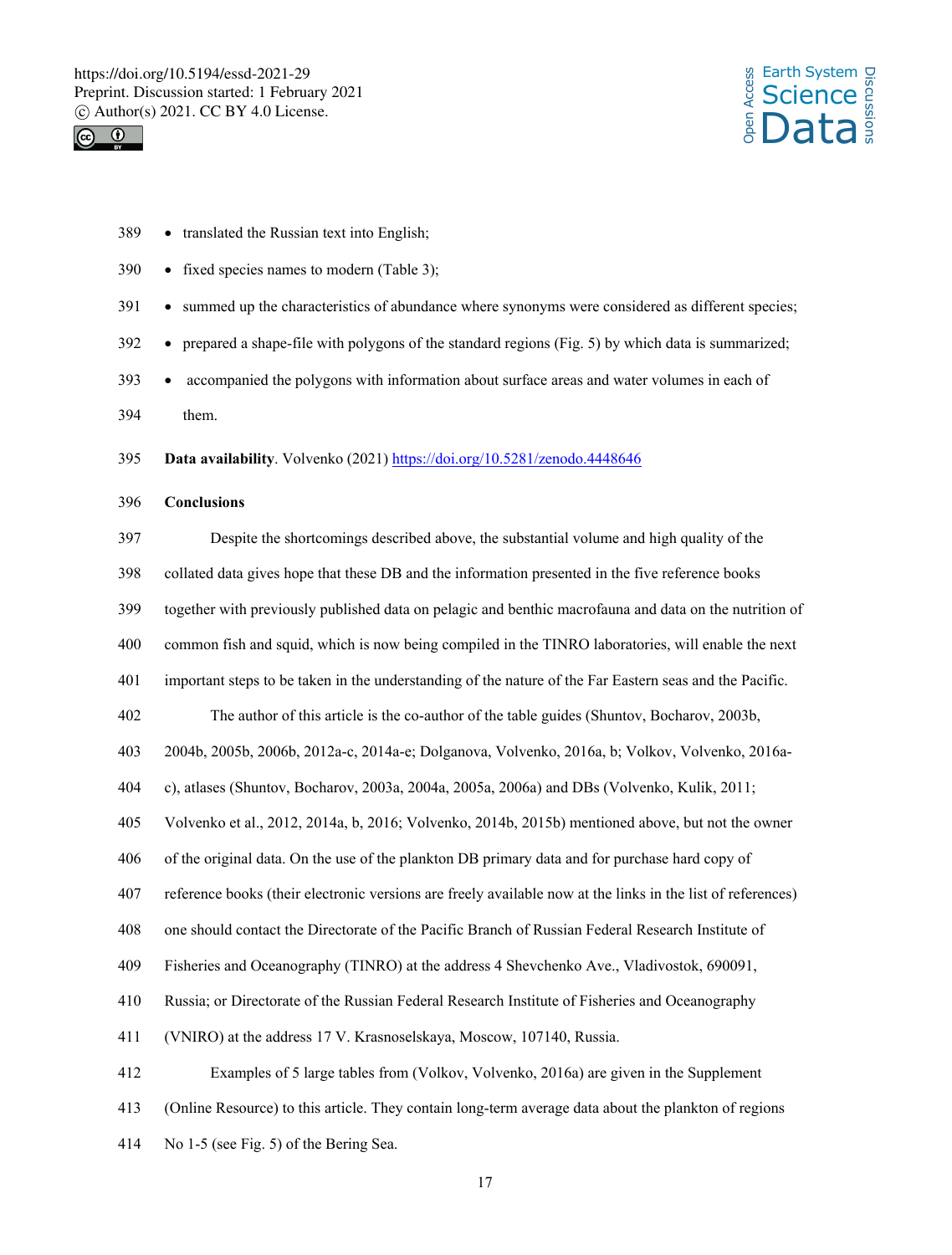



415 **Competing interests**. I am declare no competing interests and no potential conflict of interest.

### 416 **References**

- 417 Baranov, F.I. 1933. *Commercial fishing techniques*. Kogiz, Moscow, Leningrad. (In Russian).
- 418 Beamish, R.J. and Rothschild, B.J., ed., 2009. *The Future of Fisheries Science in North America*.
- 419 Springer Science + Business Media, Dordrecht.
- 420 Bocharov, L.N. 2004. The Perspective Approach to the Problem of People Supply with Fishery
- 421 Products. *Izvestiya TINRO*, **138**, 3-18. (In Russian).
- 422 Bocharov, L.N. 2010. Development of Fishery Science in the Far East. Tasks and Peculiarities of the
- 423 Present-Day Stage. In *TINRO-85, Results of the Decade. 2000-2010*. TINRO-Center,
- 424 Vladivostok, pp. 3-24. (In Russian).
- 425 Bocharov, L.N., Shuntov, V.P. 2003. State and Tasks of the Present-Day Stage of Ecosystem
- 426 Researches of Biological Resources of the Far Eastern Seas of Russia. In: *Rational*
- 427 *Environmental Management and Management of Marine Bioresources: Ecosystem Approach*.
- 428 TINRO-Center, Vladivostok, pp. 3-8. (In Russian).
- 429 Borisov, B.M., Volkov, A.F., Gorbatenko, K.M., Koval, M.V., Shershneva, V.I. 2004. Standard tables
- 430 of the wet weight and some biochemical parameters (calorie content, fats, proteins,
- 431 carbohydrates, and the mineral rest) of zooplankton in the Far East Seas. *Izvestiya TINRO*, **138**,
- 432 355-367. (In Russian).
- 433 Bulatov, O.A., Kotyenyov, B.N. 2012. Prospects of the Ecosystem Management of Fishery. In:
- 434 *Proceedings of All-Russia Scientific Conference Sustainable Use of Biological Resources of the*
- 435 *Seas of Russia: Problems and Prospects*. VNIRO, Moscow, pp. 10-11. (In Russian).
- 436 Clutter, R.I., Anraku, M. 1968. Avoidance of samplers in zooplankton sampling. In: *UNESCO*
- 437 *monographs on oceanographic methodology*. No. 2: Zooplankton sampling. UNESCO Press,
- 438 Paris, pp. 57-76.
- 439 *Codifier of zooplankton species*. 1980. VNIRO, Moscow, PINRO. (In Russian).
- 440 Dolganova, N.T., Volvenko, I.V.. 2016a. *Net Zooplankton of the Northwestern Part of Japan (East)*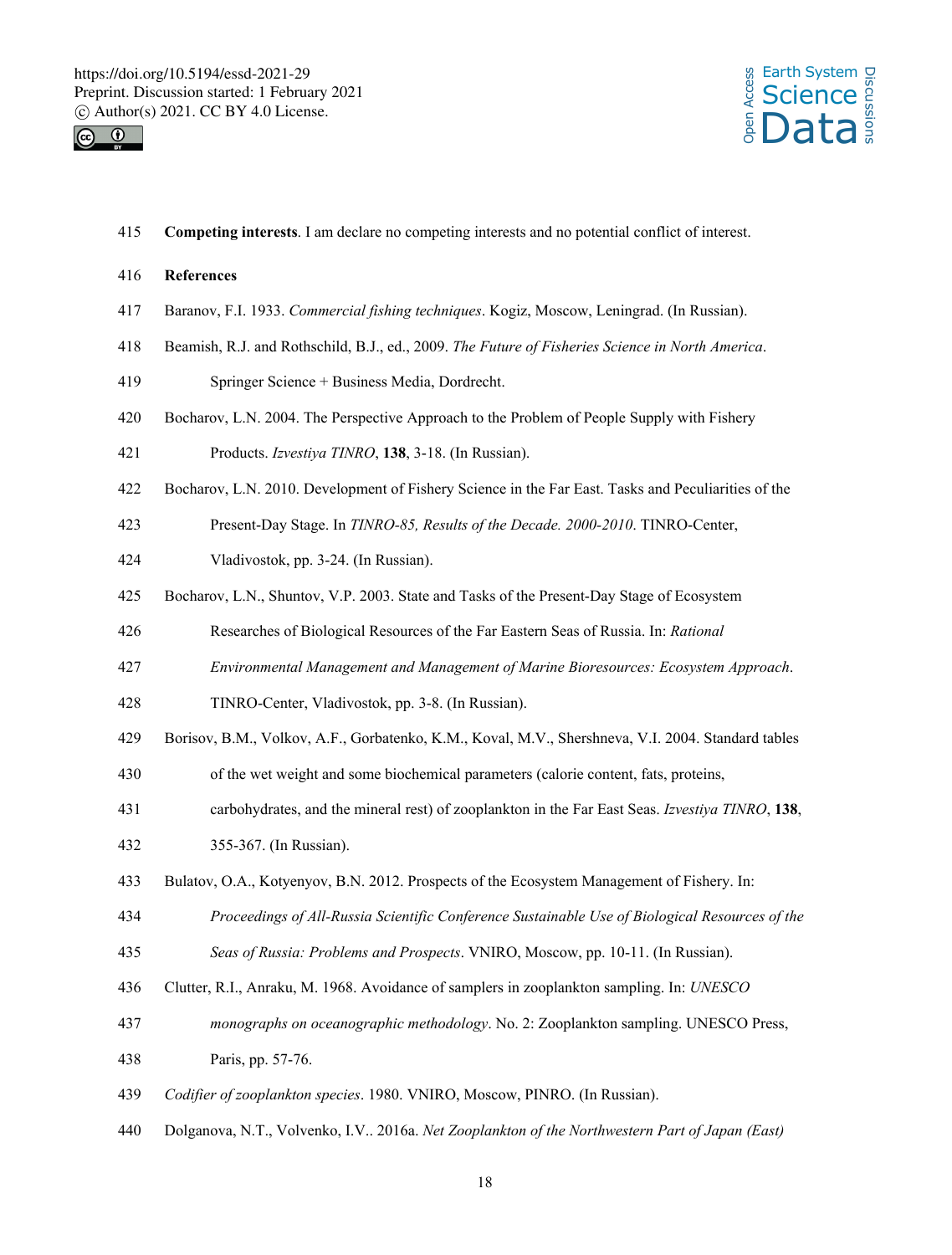



- 441 *Sea: Occurrence, Abundance, and Biomass. 1985-2013*. TINRO-Center, Vladivostok.
- 442 https://www.researchgate.net/publication/329076424 Net zooplankton of the northwestern p
- 443 art of Japan East sea occurrence abundance and biomass 1985-2013 (In Russian).
- 444 Dolganova, N.T., Volvenko, I.V. 2016b. *Net Zooplankton of Peter the Great Bay (Japan/East Sea):*
- 445 *Occurrence, Abundance, and Biomass. 1988-2013*. TINRO-Center, Vladivostok.
- 446 https://www.researchgate.net/publication/329076283 Net zooplankton of Peter the Great B
- 447 ay\_JapanEast\_Sea\_occurrence\_abundance\_and\_biomass\_1988-2013 (In Russian).
- 448 Dulepova, E.P. 2005. Ecosystem Researches of TINRO-Center in the Far Eastern Seas. *Izvestiya*
- 449 *TINRO*, **141**, 3-29. (In Russian).
- 450 Dulepova, E.P. 2014. Dynamics of production parameters for zooplankton as the main component of
- 451 forage base for nekton in the western Bering Sea. *Izvestiya TINRO*, **179**, 236-249. (In Russian).
- 452 *Fisheries commercial and biological data unified registration forms (completion and perforation*
- 453 *instructions).* 1976. VNIRO, Moscow. (In Russian).
- 454 Gorbatenko, K.M., Dolganova, N.T. 2006. Compared catch efficiency of different types of plankton
- 455 nets in the Far East Seas. *Izvestiya TINRO*, **146**, 213-225. (In Russian).
- 456 Gorbatenko, K.M., Dolganova, N.T. 2007. Comparing the catch efficiency with different types of
- 457 plankton nets in the high production zones of the Pacific Ocean. *Oceanology*, **47**, 205-212. (In 458 Russian).
- 459 Grese, V.N., Balandina, E.P., Bileva, O.K., Makarova, N.P. 1975. Efficiency of devices for the 460 collection of plankton and its real density. *Hydrobiologicheskyi Jurnal (Kiev)*, **11**, 108-111. (In
- 461 Russian).
- 462 *Instructions for completing the unified commercial and biological data registration forms.* 1982.
- 463 VNIRO, Moscow. (In Russian).
- 464 Kiselev, I.A.. 1969. *Plankton of seas and continental water bodies*. V. 1. Leningrad: Nauka. (In 465 Russian).
- 466 Kulikov, A.S. 1993. *Zooplankton of the Bering Sea and its role in the functioning of plankton*
- 467 *community*. D. Ph. thesis. IGCE, Moscow. (In Russian).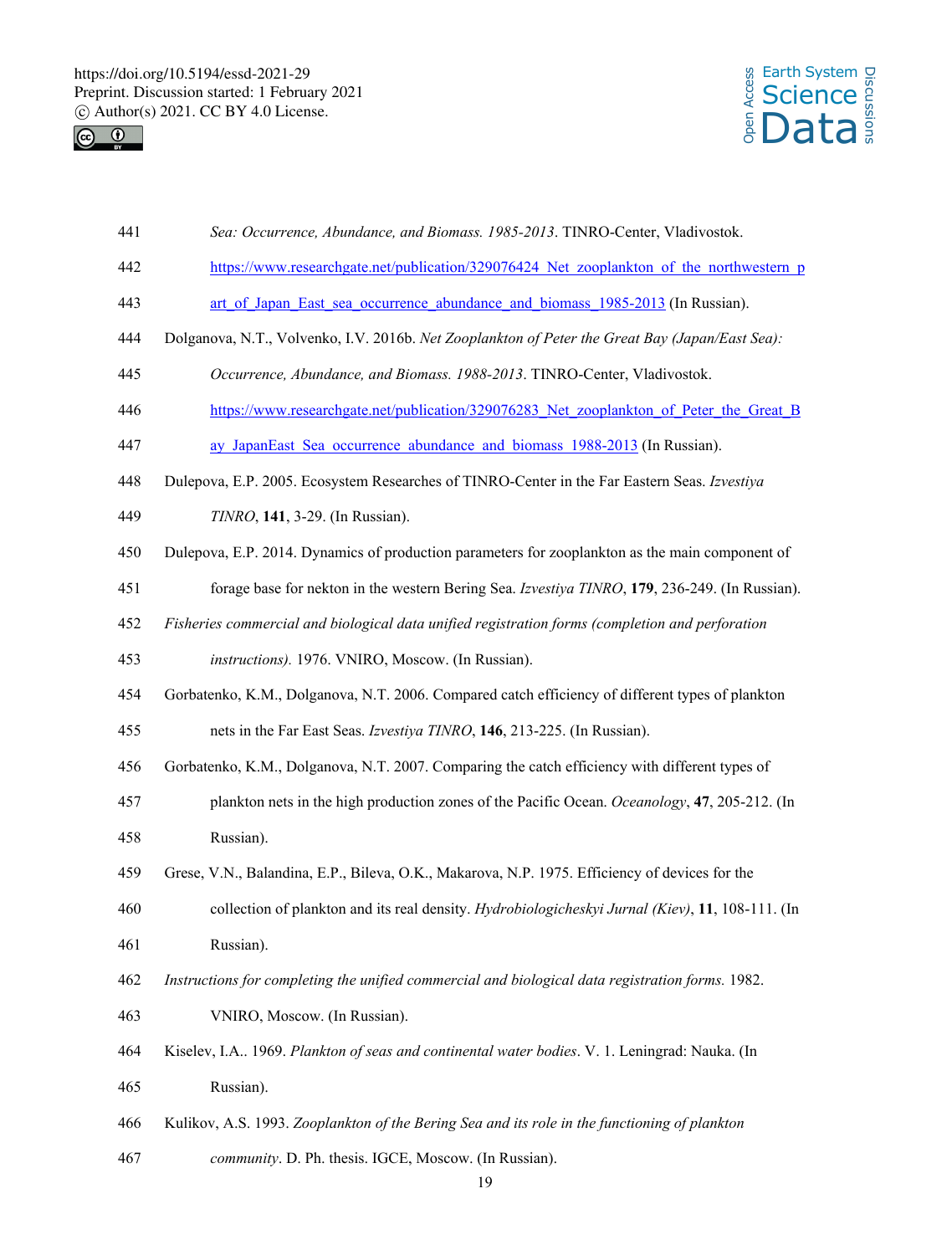



- 468 Kun, M.S. 1975. *Zooplankton of the Far Eastern seas*. Pischevaya promyshlennost, Moscow. (In
- 469 Russian).
- 470 Lapko, V.V. 2000. Ecosystem Studies of Biological Resources in TINRO-Center. In: *TINRO-75 Years*
- 471 *(from TONS to TINRO-Center)*. TINRO, Vladivostok, pp. 146-154. (In Russian).
- 472 May, R.M., ed. 1984. *Exploitation of marine communities*. Springer-Verlag, Berlin ets.
- 473 Mikulich, L.V., Rodionov, N.A. 1975. Weight Characteristics of Some Zooplankters of the Sea of
- 474 Japan. Hydrobiological Investigations in the Sea of Japan and in the Pacific Ocean. In: *Trudy*
- 475 *Tikhookeanskogo Okeanologicheskogo Instituta*. V. 9. DVNTs AN SSSR, Vladivostok, pp. 75-
- 476 87. (In Russian).
- 477 Misund, O.A., Skjoldal, H.R. 2005. Implementing the ecosystem approach: experiences from the
- 478 North Sea, ICES, and the Institute of Marine Research, Norway. *Marine Ecology Progress*
- 479 *Series*, **300**, 260-265.
- 480 Musaeva, E.I., Nezlin, N.P. 1996. Comparison of various zooplankton sampling tools based on catches 481 in the Bering Sea. *Oceanology*, **35**, 857-861. (In Russian).
- 482 Reports of the International Conference "Environmental Management and Management of Marine
- 483 Bioresources: Ecosystem Approach". 2004. *Izvestiya TINRO*, **137**. (In Russian).
- 484 Shuntov, V.P. 1988. Biological Resources of Far Eastern Seas: Prospects of Research and
- 485 Exploitation. *Biologiya Morya (Marine Biology)*, **3**, 3-14. (In Russian).
- 486 Shuntov, V.P. 1994. New Data on Alterations in Pelagic Ecosystems of Far Eastern Seas. *Vestnik DVO*
- 487 *RAN*, **2**, 59–66. (In Russian).
- 488 Shuntov, V.P. 1995. TINRO's Ecosystem Studies of the Far Eastern Seas Biological Resources. In:
- 489 *TINRO-70 (Vladivostok: TINRO)*. TINRO, Vladivostok, pp. 20-31. (In Russian).
- 490 Shuntov, V.P. 1998. Reorganizations in the Okhotsk sea pelagic ecosystems real fact. *Rybnoye*
- 491 *Khozyaistvo (Fisheries)*, **1**, 25-27. (In Russian).
- 492 Shuntov, V.P. 2001. *Biology of the Far Eastern Seas of Russia*. V. 1. TINRO-Center, Vladivostok. (In
- 493 Russian).
- 494 Shuntov, V.P. 2010. Some results of ecosystem studies of biological resources of the Far Eastern seas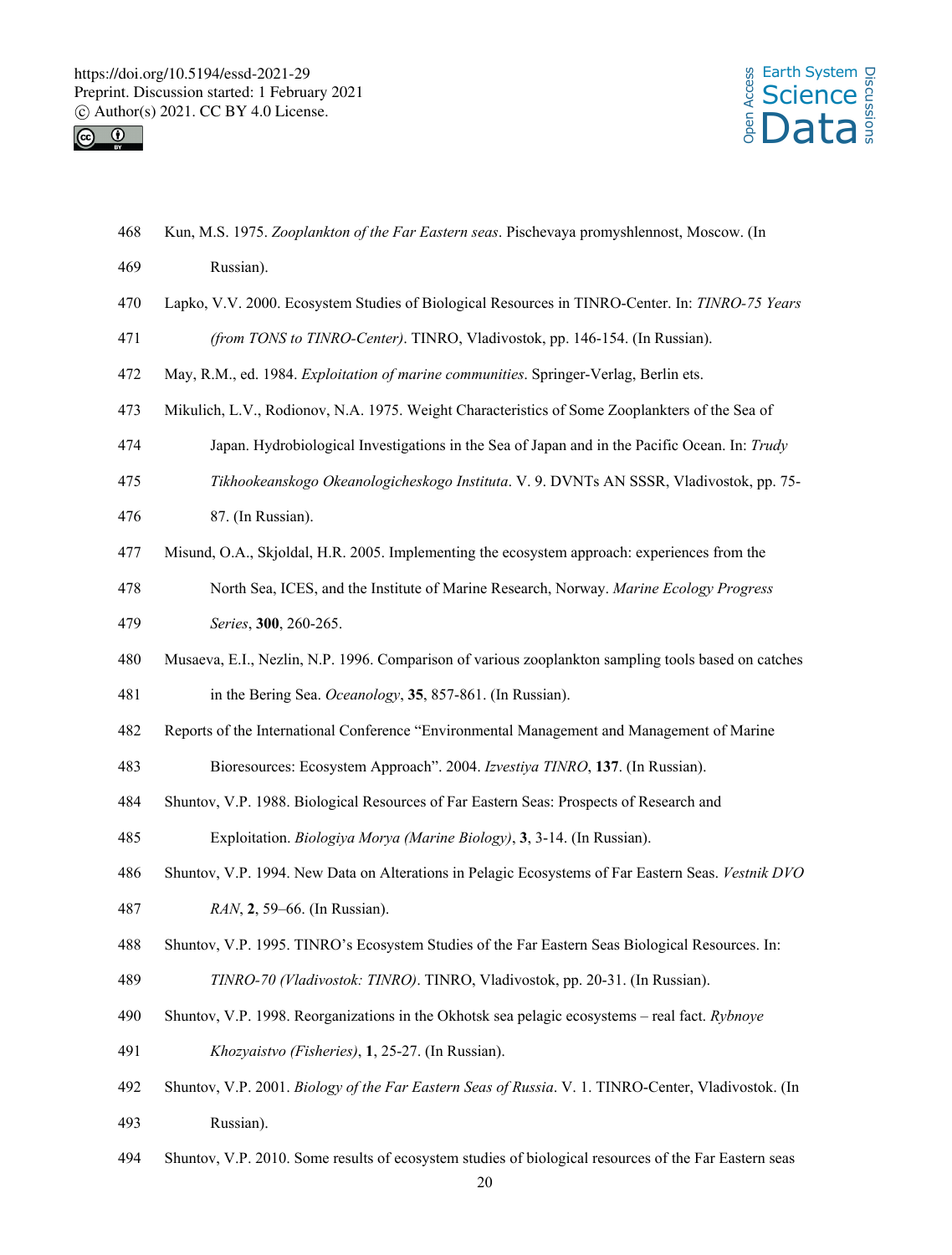



- 495 in connection with problems for further research. In: *Bulletin N 5 implementation of "Concept*
- 496 *of the Far Eastern basin program of Pacific salmon study"*. TINRO-Center, Vladivostok, pp.
- 497 186-195. (In Russian).
- 498 Shuntov, V.P, Bocharov, L.N., ed. 2003a. *Atlas of Quantitative Distribution of Nekton Species in the*  499 *Okhotsk Sea*. National Fish Resources, Moscow. (In Russian).
- 500 Shuntov, V.P., Bocharov, L.N., ed. 2003b. *Nekton of the Okhotsk Sea. Tables of Abundance, Biomass*

501 *and Species Ratio*. TINRO-Center, Vladivostok. (In Russian).

- 502 Shuntov, V.P., Bocharov, L.N., ed. 2004a. *Atlas of Quantitative Distribution of Nekton Species in the*  503 *Northwestern Part of the Japan/East Sea*. National Fish Resources, Moscow. (In Russian).
- 504 Shuntov, V.P., Bocharov, L.N., ed. 2004b. *Nekton of the Northwestern Part of the Japan/East Sea.*
- 505 *Tables of Abundance, Biomass and Species Ratio*. TINRO-Center, Vladivostok. (In Russian).
- 506 Shuntov, V.P., Bocharov, L.N., ed. 2005a. *Atlas of Quantitative Distribution of Nekton Species in the*  507 *Northwestern Part of the Pacific Ocean*. National Fish Resources, Moscow. (In Russian).
- 508 Shuntov, V.P., Bocharov, L.N., ed. 2005b. *Nekton of the Northwestern Part of the Pacific Ocean.*
- 509 *Tables of Abundance, Biomass and Species Ratio*. TINRO-Center, Vladivostok. (In Russian).
- 510 Shuntov, V.P., Bocharov, L.N., ed. 2006a. *Atlas of Quantitative Distribution of Nekton Species in the*
- 511 *Western Part of the Bering Sea*. National Fish Resources, Moscow. (In Russian).
- 512 Shuntov, V.P., Bocharov, L.N., ed. 2006b. *Nekton of the Western Part of the Bering Sea. Tables of*  513 *Abundance, Biomass and Species Ratio*. TINRO-Center, Vladivostok. (In Russian).
- 514 Shuntov, V.P., Bocharov, L.N., ed. 2012a. *Pelagic Macrofauna of the Western Part of the Bering Sea:*
- 515 *Tables of Occurrence, Abundance and Biomass. 1982-2009*. TINRO-Center, Vladivostok. (In 516 Russian).
- 517 Shuntov, V.P., Bocharov, L.N., ed. 2012b. *Pelagic Macrofauna of the Okhotsk Sea: Tables of*
- 518 *Occurrence, Abundance and Biomass. 1984-2009*. TINRO-Center, Vladivostok. (In Russian).
- 519 Shuntov, V.P., Bocharov, L.N., ed. 2012c. *Pelagic Macrofauna of the Northwestern Part of the Pacific*
- 520 *Ocean: Tables of Occurrence, Abundance and Biomass. 1979-2009*. TINRO-Center,
- 521 Vladivostok. (In Russian).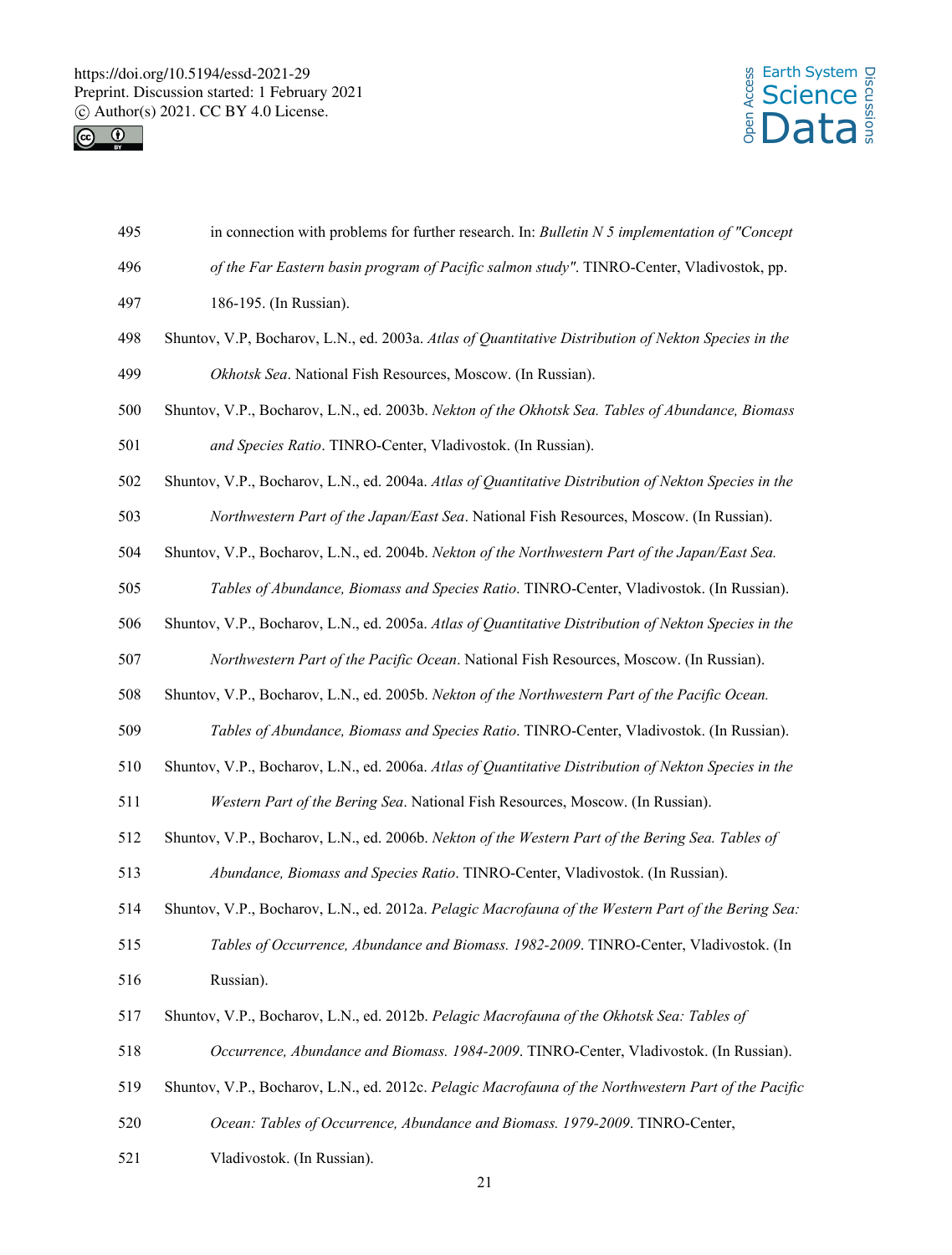



- 522 Shuntov, V.P., Bocharov, L.N., ed. 2014a. *Benthic Macrofauna of the Peter the Great Bay (Japan/East*
- 523 *Sea): Tables of Occurrence, Abundance and Biomass. 1978-2009*. TINRO-Center,
- 524 Vladivostok. (In Russian).
- 525 Shuntov, V.P., Bocharov, L.N., ed. 2014b. *Benthic Macrofauna of the Western Part of the Bering Sea:*  526 *Tables of Occurrence, Abundance and Biomass. 1977-2010*. TINRO-Center, Vladivostok. (In 527 Russian).
- 528 Shuntov, V.P., Bocharov, L.N., ed. 2014c. *Benthic Macrofauna of the Sea of Okhotsk: Tables of*
- 529 *Occurrence, Abundance and Biomass. 1977-2010*. TINRO-Center, Vladivostok. (In Russian).
- 530 Shuntov, V.P., Bocharov, L.N., ed. 2014d. *Benthic Macrofauna of the Northwestern Part of the Pacific*
- 531 *Ocean: Tables of Occurrence, Abundance and Biomass. 1977-2008*. TINRO-Center,
- 532 Vladivostok. (In Russian).
- 533 Shuntov, V.P., Bocharov, L.N., ed. 2014e. *Benthic Macrofauna of the Northwestern Part of the*
- 534 *Japan/East Sea: Tables of Occurrence, Abundance and Biomass. 1978-2010*. TINRO-Center,
- 535 Vladivostok. (In Russian).
- 536 Shuntov, V.P., Dulepova, E.P., Radchenko, V.I., Temnykh, O.S. 1993. On the beginning of large
- 537 reformations in communities of plankton and nekton of the Far-Eastern Seas. In: *North. Pac.*
- 538 *Mar. Sci. Org. (PICES), Second Annual Meeting Abstracts*. Seattle, pp. 35.
- 539 Shuntov, V.P., Dulepova, E.P., Temnykh, O.S., Volkov, A.F., Naydenko, S.V., Chuchukalo, V.I.,
- 540 Volvenko, I.V. 2007. State of Biological Resources in Connection with Dynamics of
- 541 Macroecosystems in the Far Eastern Economic Zone of Russia. In: *Dynamics of Marine*
- 542 *Ecosystems and Contemporary Issues in Conservation of Biological Potential of Russian Seas*.
- 543 Dalnauka, Vladivostok, pp. 75-176. (In Russian).
- 544 Shuntov, V.P., Radchenko, V.I., Dulepova, E.P., Temnykh, O.S. 1997. Biological Resources of
- 545 Economic Zone: The Structure of Pelagic and Benthic Communities, Contemporary Status, and
- 546 Trends of Long Dynamics. *Izvestiya TINRO*, **122**, 3-15. (In Russian).
- 547 Shuntov, V.P., Temnykh, O.S. 2008. *Pacific salmon in marine and ocean ecosystems*. V. 1. TINRO-
- 548 Center, Vladivostok. (In Russian).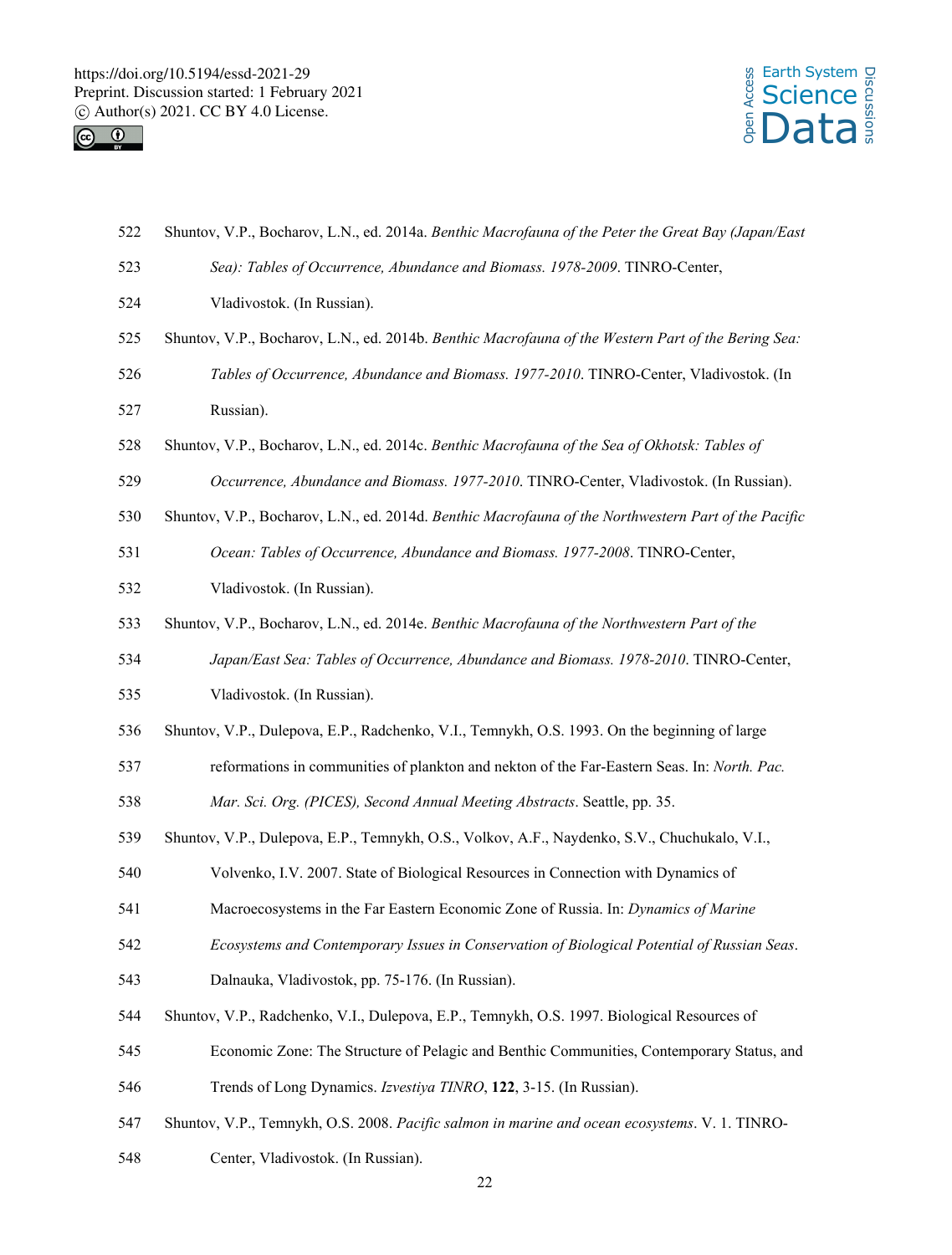



- 549 Shuntov, V.P., Temnykh, O.S. 2011. Modern restructuring in marine ecosystems in Association with
- 550 climatic changes: the priority of global or regional factors? In: *Bulletin N 6 implementation of*
- 551 *"Concept of the Far Eastern basin program of Pacific salmon study"*. TINRO-Center,
- 552 Vladivostok, 49-64. (In Russian).
- 553 Shuntov, V.P., Temnykh, O.S. 2013. Illusions and Realities of Ecosystem Approach to Study and
- 554 Management of Marine and Oceanic Biological Resources. *Russian Journal of Marine Biology*,
- 555 **39**, 455-473.
- 556 Shuntov, V.P., Volvenko, I.V. 2017. Supplements to quantitative assessments of zooplankton in the
- 557 Far Eastern Seas and adjacent waters of the North Pacific. *Izvestiya TINRO*, **191**, P. 130–146.

558 https://doi.org/10.26428/1606-9919-2017-191-130-146 (in Russian).

559 *The Ecosystem Approach to Fisheries.* 2008. Food and Agriculture Organization of the United

560 Nations, Wallingford, UK; Cambridge, MA; CABI; Rome.

- 561 Timonin, A.G. 1983. Closing plankton nets for vertical mesoplankton catches. In: *Modern methods for*
- 562 *quantifying the distribution of marine plankton*. Nauka, Moscow, 158-173. (In Russian).
- 563 Volkov, A.F. 1984. *Recommendations on Express Processing of Net Plankton in the Sea.* TINRO,
- 564 Vladivostok. (In Russian).
- 565 Volkov, A.F. 1996a. Concerning the Technique of Plankton Sampling. *Izvestiya TINRO*, **119**, 306–
- 566 311. (In Russian).
- 567 Volkov, A.F. 1996b. *Zooplankton in the Epipelagic of Far Eastern Seas: Composition of*
- 568 *Communities, Annual Dynamics and Significance for Foraging of Nekton*. Doctoral (Biol.)
- 569 Dissertation thesis. DVGU, Vladivostok. (In Russian).
- 570 Volkov, A.F. 2008a. Technique of collecting and processing the samples of plankton and the samples
- 571 on nekton feeding (step-by-step instructions). *Izvestiya TINRO*, **154**, 405-416. (In Russian).
- 572 Volkov, A.F. 2008b. Quantitative parameters of zooplankton communities in the Okhotsk and Bering
- 573 Seas and North-east Pacific (biomass, composition, dynamics). *Izvestiya TINRO*, **152**, 255-270.
- 574 (In Russian).
- 575 Volkov, A.F. 2012. Results of the studies on zooplankton in the Bering Sea under NPAFC program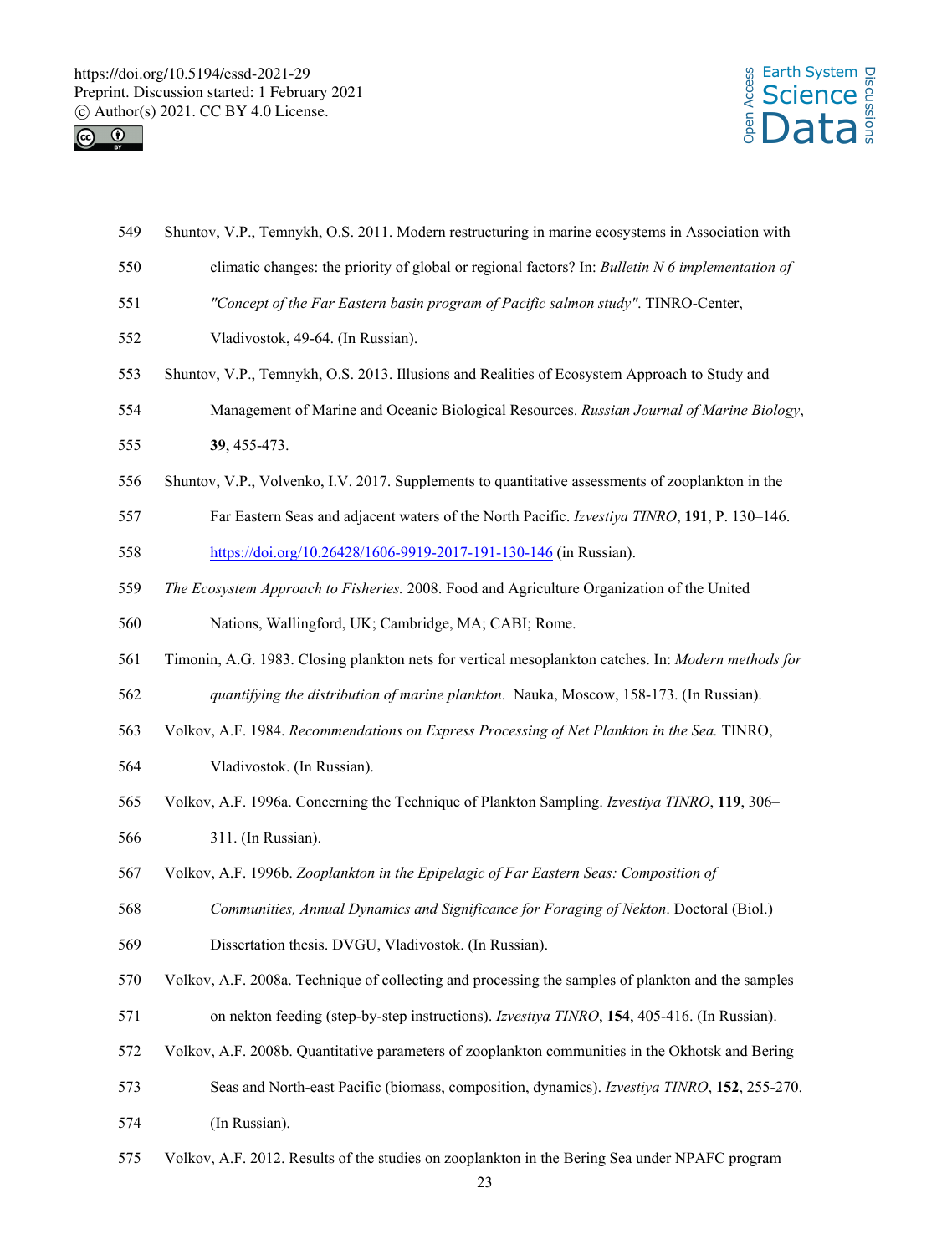



- 576 (expedition BASIS). Part 2. Western areas. *Izvestiya TINRO*, **170**, 151-171. (In Russian).
- 577 Volkov, A.F. 2013a. Seasonal and long-term dynamics of epipelagic plankton in Kamchatka waters of
- 578 the Okhotsk Sea. *Izvestiya TINRO*, **175**, 206-233. (In Russian).
- 579 Volkov, A.F. 2013b. Seasonal and long-term dynamics of epipelagic plankton in Sakhalin waters, the
- 580 Okhotsk Sea. *Izvestiya TINRO*, **174**, 170-186. (In Russian).
- 581 Volkov, A.F. 2014. State of forage base for pacific salmons in the Bering Sea in 2003-2012 (by results
- 582 of surveys of the international expeditions BASIS-1 and 2). *Izvestiya TINRO*, **179**, 250-271. (In
- 583 Russian).
- 584 Volkov, A.F. 2015. Integral values of biomass and stock of zooplankton in the epipelagic layer of the
- 585 area 71 in the North Pacific, including the Bering and Okhotsk Seas, and patterns of
- 586 distribution for mass species. *Izvestiya TINRO*, **180**, 140-160. (In Russian).
- 587 Volkov, A.F. 2016a. Tables and diagrams on trophology of walleye pollock in the western Bering Sea.
- 588 *Izvestiya TINRO*, **185**, 175-184. (In Russian).
- 589 Volkov, A.F. 2016b. Elementary trophic ecology of pacific salmons in the Bering Sea. Species and
- 590 regional differences. Provision with food in different environments. *Izvestiya TINRO*, **187**, 162-
- 591 186. (In Russian).
- 592 Volkov, A.F., Volvenko, I.V. 2016a. *Net Zooplankton of the Western Part of the Bering Sea:*
- 593 *Occurrence, Abundance, and Biomass. 1986-2013*. TINRO-Center, Vladivostok.
- 594 https://www.researchgate.net/publication/329139755 Net zooplankton of the western part of
- 595 f the Bering Sea occurrence abundance and biomass 1986-2013 (In Russian).
- 596 Volkov, A.F., Volvenko, I.V. 2016b. *Net Zooplankton of the Okhotsk Sea: Occurrence, Abundance,*
- 597 *and Biomass. 1984-2013*. TINRO-Center, Vladivostok.
- 598 https://www.researchgate.net/publication/329118214 Net zooplankton of the Okhotsk Sea
- 599 occurrence abundance and biomass 1984-2013 (In Russian).
- 600 Volkov, A.F., Volvenko, I.V. 2016c. *Net Zooplankton of the Northwestern Pacific: Occurrence,*
- 601 *Abundance, and Biomass*. 1985-2013. TINRO-Center, Vladivostok.
- 602 https://www.researchgate.net/publication/329162877 Net zooplankton of the northwestern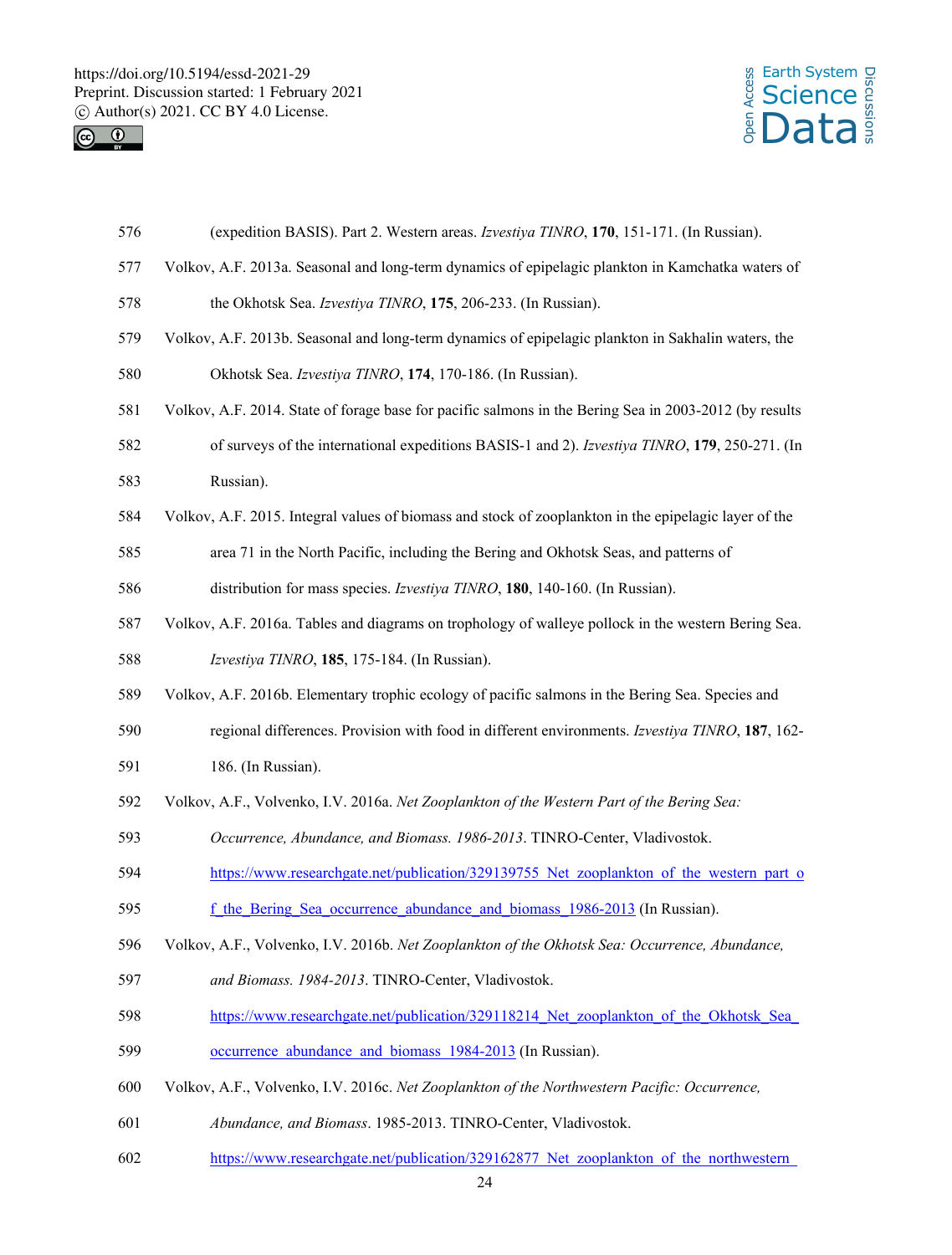



- 603 Pacific occurrence abundance and biomass 1985-2013 (In Russian).
- 604 Volkov, A.F., Kuznetsova, N.A., Farley, E.V., Murphy, J.M. 2009. Structure and distribution of
- 605 zooplankton and a feeding of pacific salmons in the eastern Bering Sea in the fall of 2003-2008
- 606 (results of survey under BASIS program). *Izvestiya TINRO*, **158**, 275-292. (In Russian).
- 607 Volvenko, I.V. 2003a. *Data Base and GIS Technologies in Studying Nekton of the Northwest Pacific:*
- 608 *The First Results and Perspectives*. NPAFC Doc. 730.
- 609 Volvenko, I.V. 2003b. *GIS and Atlas of Salmons spatial-temporal distribution in the Okhotsk Sea*.
- 610 NPAFC Doc. 729.
- 611 Volvenko, I.V. 2003c. New GIS for spatial-temporal dynamics analysis of Okhotsk Sea nekton. In:
- 612 *Abstracts of PICES 12th Annual Meeting.* Seoul, pp. 111-112.
- 613 Volvenko, I.V. 2003d. Morphometric characteristic of standard biostatistical regions for the
- 614 biocenological researches of Russian fishing zone on Far East*. Izvestiya TINRO*, **32**, 27-42. (In 615 Russian).
- 616 Volvenko, I.V. 2004a. *GIS and Atlas of Salmons spatial-temporal distribution in the northwestern part*
- 617 *of Japan (East) Sea*. NPAFC Doc. 812.
- 618 Volvenko, I.V., 2004b. GIS for Spatial-Temporal Dynamics Analysis of the Okhotsk Sea Nekton.
- 619 *Izvestiya TINRO*, **137**, 144-176. (In Russian).
- 620 Volvenko, I.V. 2004c. Analysis of the rate of alternativeness in abundance dynamics of different
- 621 species in the case of absent continuous long time series data: an example of the Okhotsk Sea 622 nekton. *Izvestiya TINRO*, **139**, 78-90. (In Russian).
- 623 Volvenko, I.V. 2005a. *GIS and Atlas of Salmons Spatial-Temporal Distribution in the Northwestern*  624 *Part of the Pacific Ocean*. NPAFC Doc. 879.
- 625 Volvenko, I.V. 2005b. *GIS and Atlas of Salmons spatial-temporal distribution in the western part of*  626 *the Bering Sea*. NPAFC Doc. 880.
- 627 Volvenko, I.V. 2007. New GIS of the Pelagic Macrofauna Integrative Characteristics for the North-
- 628 West Pacific. *Izvestiya TINRO*, **149**, 3-20. (In Russian).
- 629 Volvenko, I.V. 2014a. Regional Data Center (RDC) of FSUE "TINRO-Center": Its Principal Activities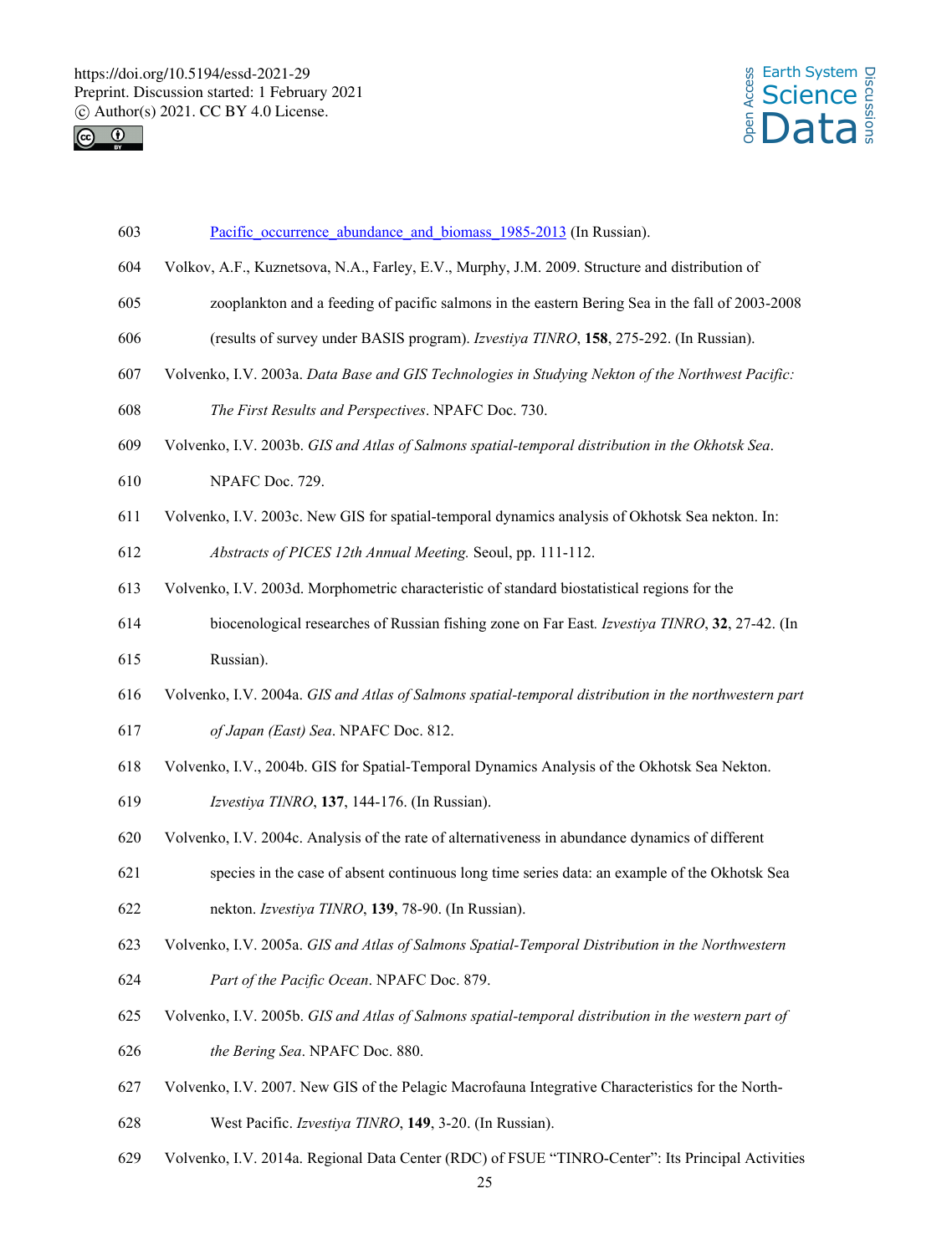



| 630 | and Role in the Prediction of Fisheries Resource State. Izvestiya TINRO, 176, 3-15. (In               |  |  |  |  |  |
|-----|-------------------------------------------------------------------------------------------------------|--|--|--|--|--|
| 631 | Russian).                                                                                             |  |  |  |  |  |
| 632 | Volvenko, I.V. 2014b. The New Large Database of the Russian Bottom Trawl Surveys in the Far           |  |  |  |  |  |
| 633 | Eastern Seas and the North Pacific Ocean in 1977-2010. International Journal of                       |  |  |  |  |  |
| 634 | Environmental Monitoring and Analysis, 2, 302-312.                                                    |  |  |  |  |  |
| 635 | Volvenko, I.V. 2015a. Dataware Support of Comprehensive Studies of Northwestern Pacific Aquatic       |  |  |  |  |  |
| 636 | Biological Resources. Part 1. Concept, Background, Beginning of Implementation. Trudy                 |  |  |  |  |  |
| 637 | VNIRO, 156, 38-66. (In Russian).                                                                      |  |  |  |  |  |
| 638 | Volvenko, I.V. 2015b. Dataware Support of Comprehensive Studies of Northwestern Pacific Aquatic       |  |  |  |  |  |
| 639 | Biological Resources. Part 2. Databases, Knowledge Bases, Automated Workplaces. Trudy                 |  |  |  |  |  |
| 640 | VNIRO, 157, 71-99. (In Russian).                                                                      |  |  |  |  |  |
| 641 | Volvenko, I.V. 2015c. Dataware Support of Comprehensive Studies of Northwestern Pacific Aquatic       |  |  |  |  |  |
| 642 | Biological Resources. Part 3. GIS, Atlases, Reference Books, Further Prospects of the Concept.        |  |  |  |  |  |
| 643 | Trudy VNIRO, 157, 100-126. (In Russian).                                                              |  |  |  |  |  |
| 644 | Volvenko, I.V. 2015d. The role of the Regional Data Center (RDC) of the Pacific Research Fisheries    |  |  |  |  |  |
| 645 | Center (TINRO-Center) in North Pacific ecosystem and fisheries research. International                |  |  |  |  |  |
| 646 | Journal of Engineering Research & Science, 1, 47-54.                                                  |  |  |  |  |  |
| 647 | Volvenko, I.V. 2016. The concept of information support for bioresource and ecosystem research in     |  |  |  |  |  |
| 648 | the North-West Pacific: Theory and practical implementation. Natural Resources, 7, 40-50.             |  |  |  |  |  |
| 649 | Volvenko, I.V. 2017. A comparative study of the Far Eastern Seas and the Northern Pacific Ocean       |  |  |  |  |  |
| 650 | based on integral parameters of net zooplankton in the Epipelagic Layer. Russian Journal of           |  |  |  |  |  |
| 651 | Marine Biology, 43(7), 568-582. DOI: 10.1134/S1063074017070069                                        |  |  |  |  |  |
| 652 | Volvenko, I.V. 2019. New net zooplankton geographical information system in the Far East seas and     |  |  |  |  |  |
| 653 | adjacent waters of the Pacific Ocean. Global Ecology and Biogeography, 28, 1735-1748.                 |  |  |  |  |  |
| 654 | https://doi.org/10.1111/geb.13002                                                                     |  |  |  |  |  |
| 655 | Volvenko, I.V. 2020. Geographical zonation in the distribution of the integral characteristics of net |  |  |  |  |  |
|     |                                                                                                       |  |  |  |  |  |

656 zooplankton in Far Eastern seas and in the North Pacific. *Science of the Total Environment*.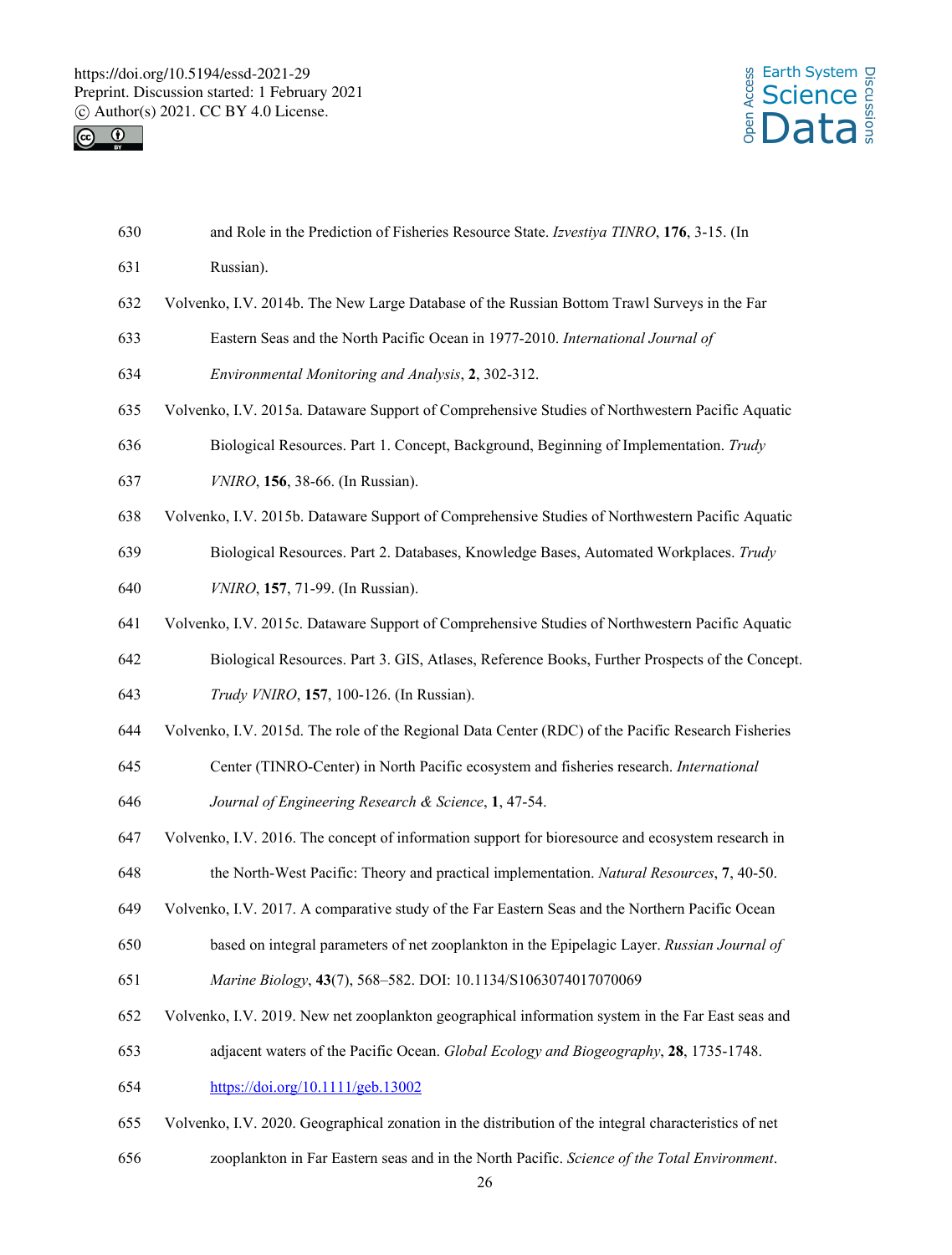



- 657 **715**, 136961. https://doi.org/10.1016/j.scitotenv.2020.136961
- 658 Volvenko, I.V. 2021. Digitized, corrected and supplemented data on net zooplankton of the Far East
- 659 seas and adjacent Pacific Ocean waters from five rare reference books published in Russian in
- 660 limited editions. Zenodo, https://doi.org/10.5281/zenodo.4448646
- 661 Volvenko, I.V., Kulik, V.V. 2011. Updated and Extended Database of the Pelagic Trawl Surveys in
- 662 the Far Eastern Seas and North Pacific Ocean in 1979-2009. *Russian Journal of Marine*
- 663 *Biology*, **37**, 513-532.
- 664 Volvenko, I.V., Kulik, V.V., Shuntov, V.P. 2014a. *Database "Pelagic trawl macrofauna of the North*  665 *Pacific 1979-2009"*. Copyright certificate No. 2014620536, Russia. (In Russian).
- 666 Volvenko, I.V., Kulik, V.V., Shuntov, V.P., Nadtochiy, V.A., Il'insky, V.N., Tuponogov, V.N., Savin,
- 667 A.B., Gerasimov, N.N., Shevtsov, G.A. 2014b. *Database "Bottom trawl macrofauna of the*
- 668 *North Pacific 1977-2010"*. Copyright certificate No. 2014620535, Russia. (In Russian).
- 669 Volvenko, I.V., Kulyk, V.V., Shuntov, V.P., Ivanov, O.A., Starovoytov, A.N., Shevtsov, G.A.,
- 670 Chuchukalo, V.I. 2012. *Database "Pelagic trawl macrofauna of the North Pacific 1979–*
- 671 *2005"*. Copyright certificate No. 2012620963, Russia. (In Russian).
- 672 Volvenko, I.V., Volkov, A.F., Dolganova, N.T. 2016. *Database "Net zooplankton of the North Pacific*
- 673 *1984-2013"*. Copyright certificate No. 2016620026, Russia. (In Russian).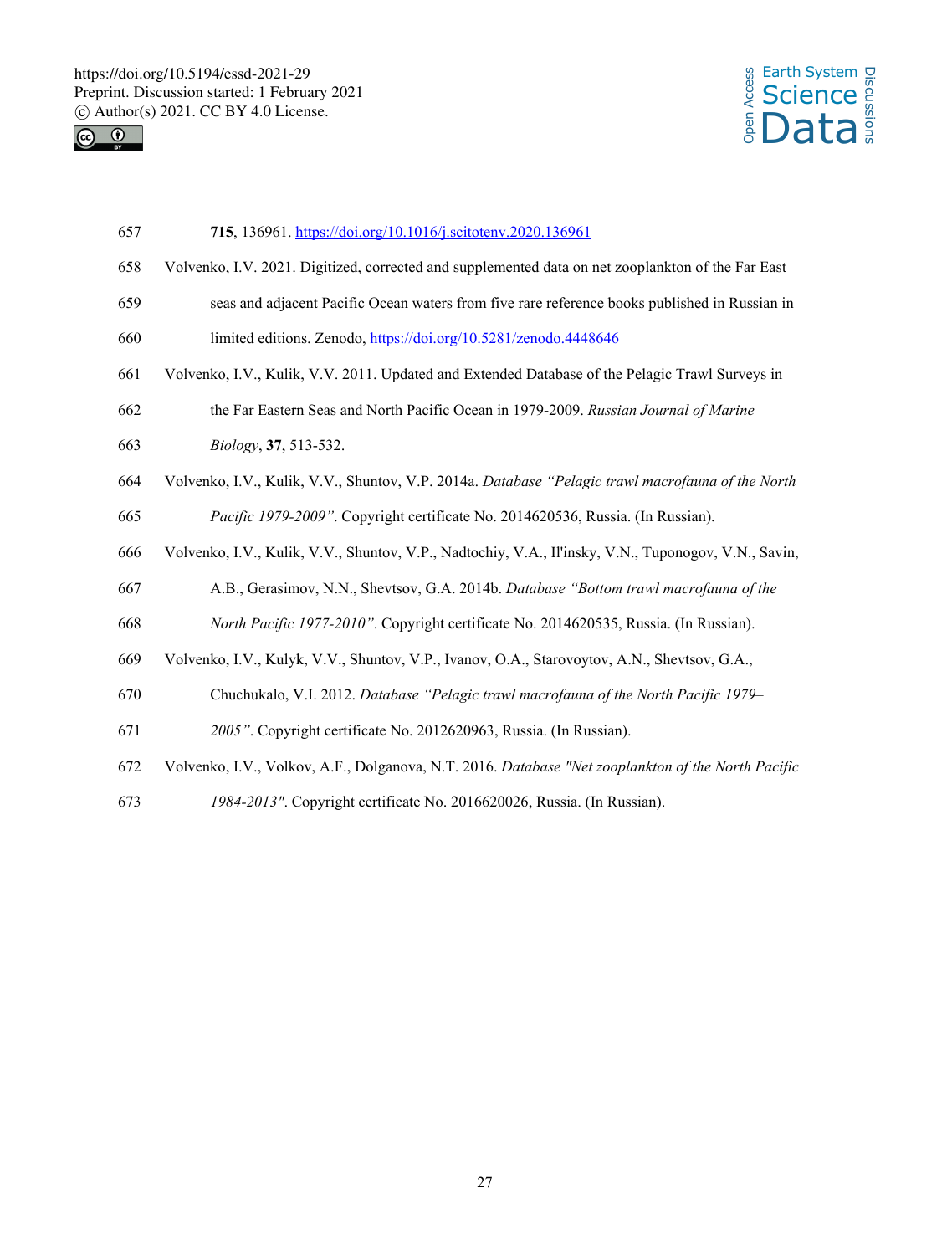



### 674 **Table 1.** Comparison of the two forms of storage of plankton cards – before and after the creation of the database

| Initial spreadsheet                                                                                                     | Final relational database                                                                                      |  |  |
|-------------------------------------------------------------------------------------------------------------------------|----------------------------------------------------------------------------------------------------------------|--|--|
| A huge number of columns (variables) in which most of<br>the values are zero for species that were not found            | No extra variables or zeros                                                                                    |  |  |
| For each measurement the "header" of the card is<br>duplicated seven times                                              | No repeats $-$ all records are unique                                                                          |  |  |
| Lots of text values                                                                                                     | The text is replaced by numerical codes (less space<br>and faster processing)                                  |  |  |
| Contains data and calculation results                                                                                   | Only raw data is stored                                                                                        |  |  |
| Typos "." instead of "," or suchlike give errors                                                                        | It is impossible to make a mistake in the data<br>format or make a typo in Latin (scientific) species<br>names |  |  |
| There are restrictions on the number of rows and<br>columns                                                             | The amount of stored data is not limited                                                                       |  |  |
| Only the simplest options are available for sorting and<br>retrieval of data at low speed with a large size of the file | The file is much smaller, there are more options<br>and the speed of data processing is much faster            |  |  |

| 676 |  |  | Table 2. Composition of mesofauna found in the surveyed water area (Fig. 3) whose details are in the database |
|-----|--|--|---------------------------------------------------------------------------------------------------------------|
|     |  |  |                                                                                                               |

|                                                         | Species   | Including water bodies |        |         |        |         |  |
|---------------------------------------------------------|-----------|------------------------|--------|---------|--------|---------|--|
| Taxonomic/environmental group                           | number in | Chukchi                | Bering | Sea of  | Sea of | Pacific |  |
|                                                         | database  | Sea                    | Sea    | Okhotsk | Japan  | Ocean   |  |
| Copepods                                                | 94        | 25                     | 47     | 43      | 61     | 75      |  |
| Gelatinous (jellyfish, comb jellies, pelagic tunicates) | 29        | 4                      | 8      | 8       | 17     | 16      |  |
| Amphipods                                               | 22        |                        | 9      |         | 8      | 18      |  |
| Euphausiids                                             | 18        |                        | 9      |         |        | 17      |  |
| Mysida                                                  | 11        |                        |        |         |        |         |  |
| Chaetognaths                                            |           |                        |        |         |        |         |  |
| Cladocera                                               |           |                        |        |         | 6      |         |  |
| Pteropods                                               |           |                        |        |         |        |         |  |
| Protozoa                                                |           |                        |        |         | 4      |         |  |
| Planktonic polychaetes                                  |           |                        |        |         |        |         |  |
| Cumaceans*                                              |           |                        |        |         |        |         |  |
| Ostracods*                                              |           |                        |        |         |        |         |  |
| Isopods*                                                |           |                        |        |         |        |         |  |
| Meroplankton (larvae of animals)                        | 10        |                        | 9      |         | 9      |         |  |
| In total no less than                                   | 214       | 55                     | 95     | 85      | 130    | 157     |  |

677 Note: The asterisk marks 3 groups which are not identified by species.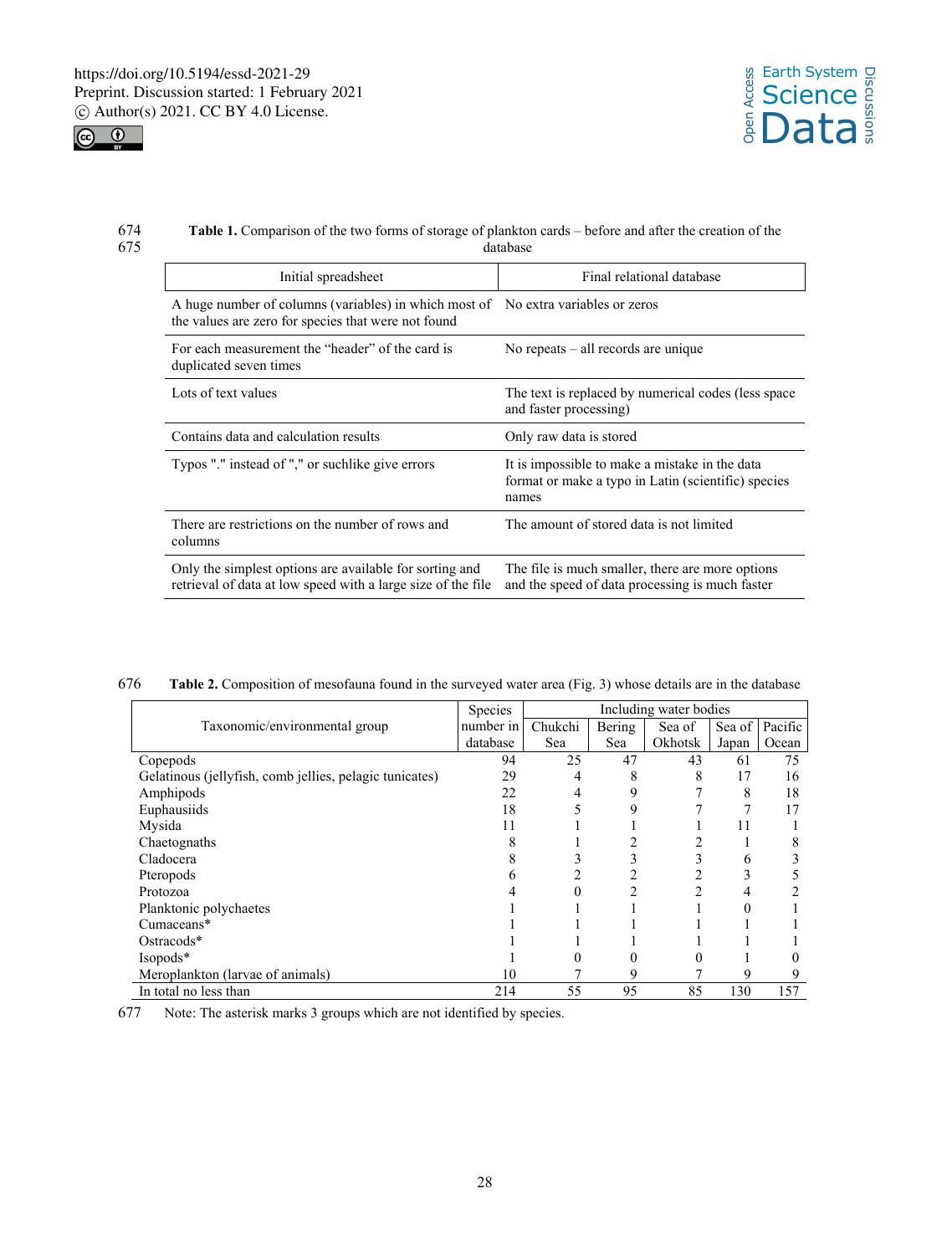

# 678 **Table 3.** Replacement of species names in the new data array

| Old or wrong scientific name of the<br>species used in the reference books | The new accepted name of the species<br>according to information from WoRMS | Where changes were<br>needed |
|----------------------------------------------------------------------------|-----------------------------------------------------------------------------|------------------------------|
| Corymorpha aurata                                                          | Euphysa aurata                                                              | Jap, PGB                     |
| Corymorpha flammea                                                         | Euphysa flammea                                                             | Jap, PGB                     |
| Tubularia chistinae                                                        | Hybocodon prolifer                                                          | Jap, PGB                     |
| Tubularia prolifer                                                         | Hybocodon prolifer                                                          | Jap, PGB                     |
| Siphonophora gen. sp.                                                      | Siphonophorae gen. sp.                                                      | Jap, PGB                     |
| Hydractinia carnea                                                         | Podocoryna carnea                                                           | Jap, PGB                     |
| Evadne tergestina                                                          | Pseudevadne tergestina                                                      | Jap, PGB                     |
| Podon leuckarti                                                            | Podon leuckartii                                                            | Ber, Okh, Jap, PGB, Pac      |
| Acartia clausi                                                             | Acartia (Acartiura) clausi                                                  | Ber, Okh, Jap, PGB, Pac      |
| Acartia longiremis                                                         | Acartia (Acartiura) longiremis                                              | Ber, Okh, Jap, PGB, Pac      |
| Acartia pacifica                                                           | Acartia (Odontacartia) pacifica                                             | Jap, PGB, Pac                |
| Acartia stelleri                                                           | Acartia (Acanthacartia) steueri                                             | Jap, PGB                     |
| Acartia tumida                                                             | Acartia (Acanthacartia) tumida                                              | Ber, Okh, Jap, PGB, Pac      |
| Aetideus pacificus                                                         | Pseudochirella pacifica                                                     | Ber, Okh, Jap, Pac           |
| Derjuginia tolli                                                           | Jaschnovia tolli                                                            | Jap                          |
| Epilabidocera amphitrites                                                  | Epilabidocera longipedata                                                   | Ber, Okh, Jap, PGB, Pac      |
| Eucalanus elongatus                                                        | Eucalanus elongatus elongatus                                               | Pac                          |
| Eucalanus pseuoattenuatus                                                  | Pareucalanus attenuatus                                                     | Pac                          |
| Eucalanus subcrassus                                                       | Subeucalanus subcrassus                                                     | Pac                          |
| Eucalanus subtenius                                                        | Subeucalanus subtenuis                                                      | Jap, Pac                     |
| Euchirella brevis                                                          | Euchirella amoena                                                           | Ber, Pac                     |
| Gaidius sp.                                                                | Gaetanus sp.                                                                | Ber, Okh, Pac                |
| Gaidius variabilis                                                         | Gaetanus minutus                                                            | Ber, Okh, Jap, PGB, Pac      |
| Labidocera bipinnata                                                       | Labidocera rotunda                                                          | Jap, PGB                     |
| Megacalanus longicornis                                                    | Megacalanus princeps                                                        | Pac                          |
| Paracalanus parvus                                                         | Paracalanus parvus parvus                                                   | Okh, Jap, PGB, Pac           |
| Pareuchaeta sp.                                                            | Paraeuchaeta sp.                                                            | Ber, Okh, Pac                |
| Pareuchaeta japonica                                                       | Paraeuchaeta elongata                                                       | Ber, Okh, Jap, PGB, Pac      |
| Pleuromamma abdominalis                                                    | Pleuromamma abdominalis abdominalis                                         | Pac                          |
| Pleurommama xiphias                                                        | Pleuromamma xiphias                                                         | Pac                          |
| Pseudochirella polyspina                                                   | Pseudochirella obtusa                                                       | Pac                          |
| Scolecithricella ovata                                                     | Pseudoamallothrix ovata                                                     | Ber, Okh, Pac                |
| Sinocalanus tenullus                                                       | Sinocalanus tenellus                                                        | Jap, PGB                     |
| Tortanus discaudatus                                                       | Tortanus (Boreotortanus) discaudatus                                        | Ber, Okh, Jap, PGB, Pac      |
| Undinula darwini                                                           | Cosmocalanus darwinii darwinii                                              | Pac                          |
| Oithona brevicornis                                                        | Oithona brevicornis brevicornis                                             | Jap, PGB                     |
| Oncaea borealis                                                            | Triconia borealis                                                           | Ber, Okh, Jap, PGB, Pac      |
| Oncaea conifera                                                            | Triconia conifera                                                           | Jap, PGB                     |
| Acanthomysis borealis                                                      | Exacanthomysis borealis                                                     | Jap, PGB                     |
| Acanthomysis dimorphastelleri                                              | Hemiacanthomysis dimorpha                                                   | Jap, PGB                     |
| Disacanthomysis dybovskii                                                  | Disacanthomysis dybowskii                                                   | Jap, PGB                     |
| Meterythrops microphtalma                                                  | Meterythrops microphthalmus                                                 | Jap, PGB                     |
| Neomysis chernianskii                                                      | Neomysis czerniavskii                                                       | Jap, PGB                     |
| Neomysis japonicus                                                         | Neomysis japonica                                                           | Jap, PGB                     |
| Paracanthomysis schikotensis                                               | Paracanthomysis shikhotaniensis                                             | Jap, PGB                     |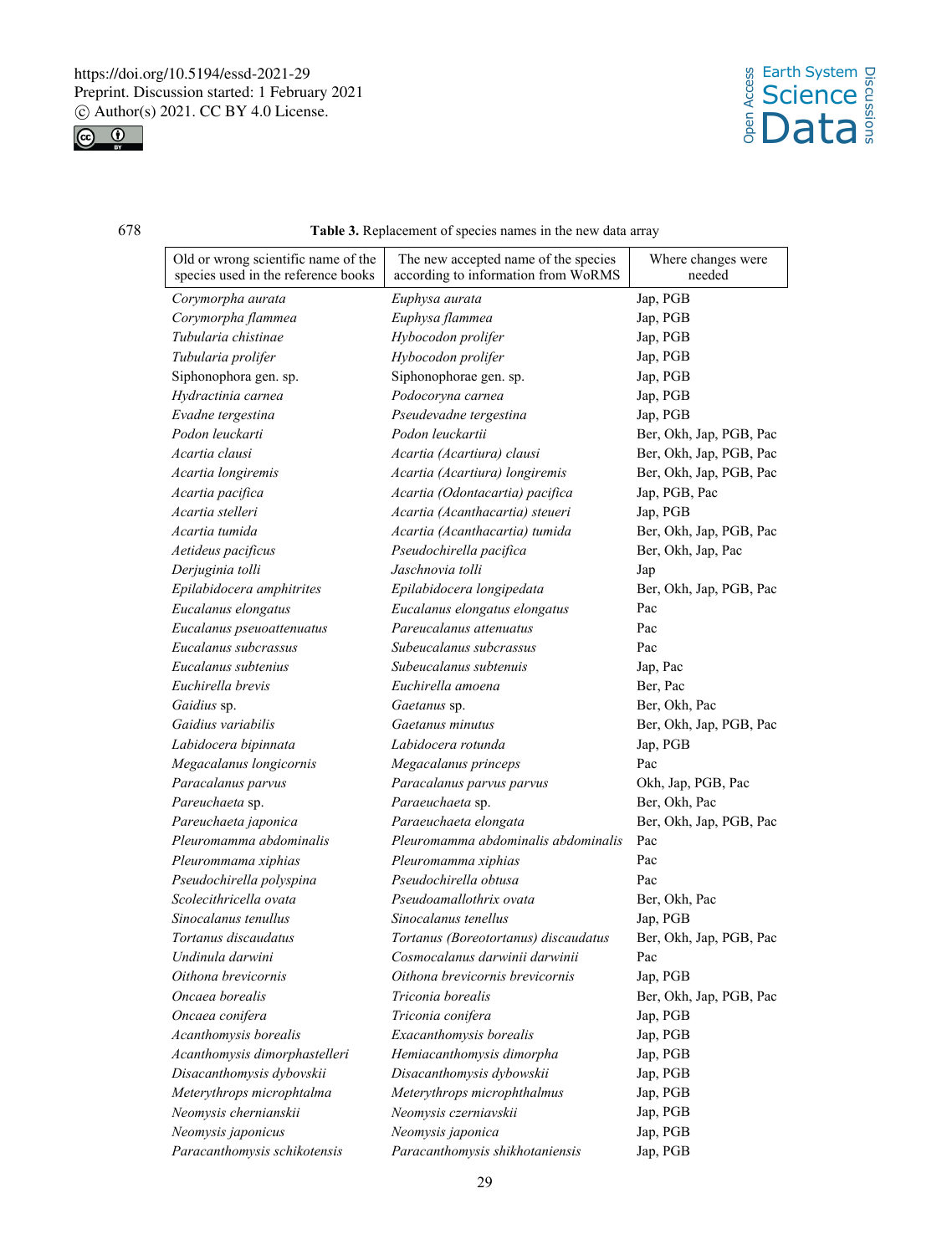



| Tessarobrachion oculeatus         | Tessarabrachion oculatum            | Ber, Pac                |  |  |
|-----------------------------------|-------------------------------------|-------------------------|--|--|
| The cosomata (Pteropoda) gen. sp. | Tectipleura (Pteropoda) gen. sp.    | Jap, PGB                |  |  |
| Cavolinia pyramidata              | Clio pyramidata                     | Pac                     |  |  |
| Euclio sp.                        | Clio sp.                            | Pac                     |  |  |
| Ferrosagitta ferox                | Ferosagitta ferox                   | Pac                     |  |  |
| Ferrosagitta bipunctata           | Sagitta bipunctata                  | Pac                     |  |  |
| Sagitta elegans                   | Parasagitta elegans                 | Ber, Okh, Jap, PGB, Pac |  |  |
| Flaccisagitta maxima              | Pseudosagitta maxima                | Okh, Pac                |  |  |
| Sagitta nagae                     | Zonosagitta nagae                   | Pac                     |  |  |
| Oikopleura vanhoeffeni            | Oikopleura (Vexillaria) vanhoeffeni | Ber, Okh, Jap, PGB, Pac |  |  |
| Doliolium sp.                     | Doliolum sp.                        | Okh, Pac                |  |  |
| Mysidacea gen. sp.                | Mysida gen.sp.                      | Ber, Okh, Jap, PGB, Pac |  |  |

679 Note: WoRMS – World Register of Marine Species http://www.marinespecies.org, Ber – Bering Sea, Jap – The Sea of Okhotsk, Pac – Pacific Ocean, PGB – Peter the Great Bay. Sea of Japan, Okh – The Sea of Okhotsk, Pac – Pacific Ocean, PGB – Peter the Great Bay.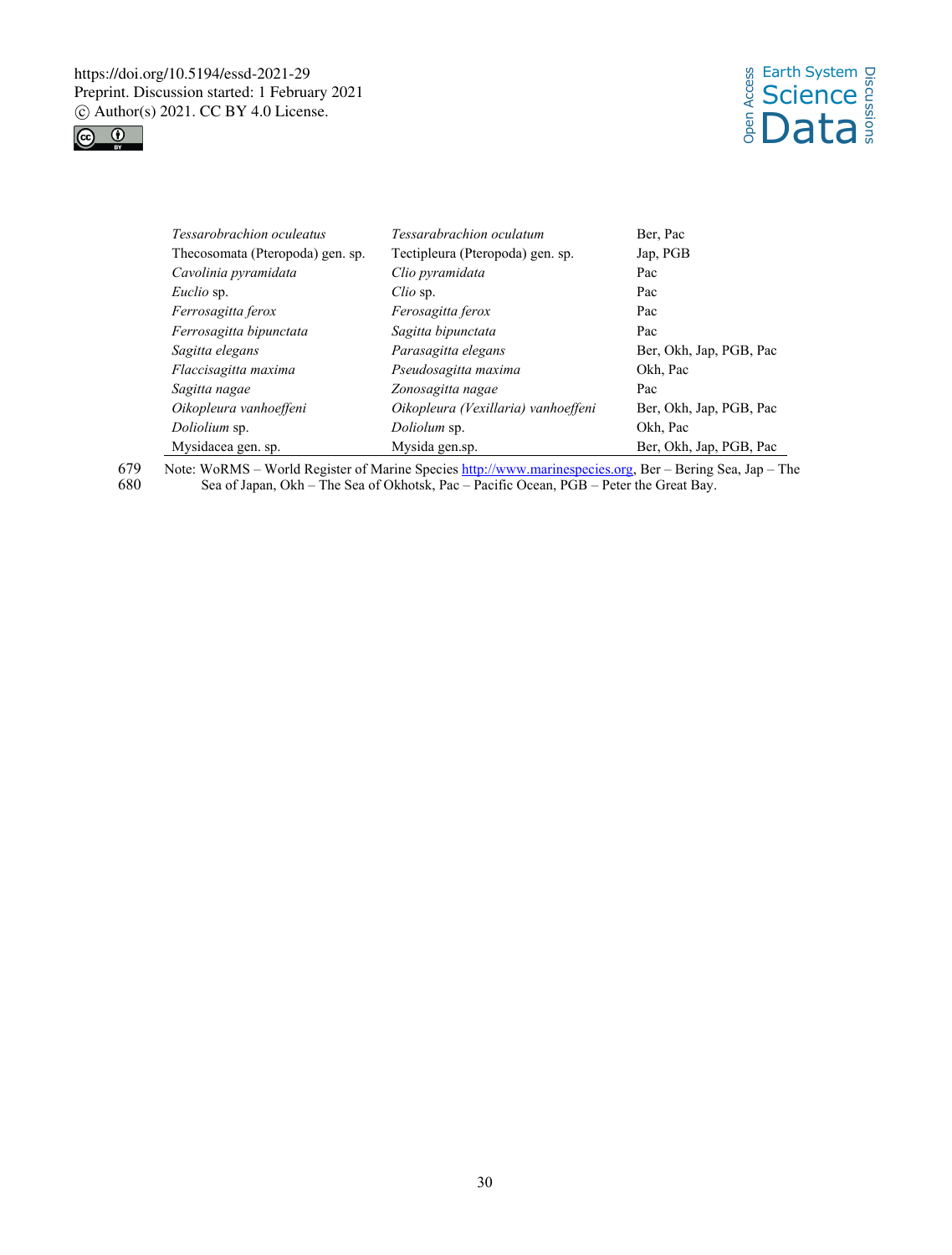





 $\substack{681 \\ 682}$ 

**Fig. 1**. Large Juday plankton net:  $1 - \text{cord loop}$ ,  $2 - \text{cord that connects the net to the closing device}$ ,  $3 - \text{cords on the upper ring}$ ,  $4 - \text{upper ring}$ ,  $5 - \text{cloth cone}$ ,  $6 - \text{lower ring}$ ,  $7 - \text{silk net}$ ,  $8 - \text{cord that holds the tub}$ ,  $9 - \text{tub}$ the upper ring,  $4$  – upper ring,  $5$  – cloth cone,  $6$  – lower ring,  $7$  – silk net,  $8$  – cord that holds the tub,  $9$  – tub

| Lonaitude    |               | atitude            | <b>TINRO</b>                     |         |               | Rev. of the counter |    | Collector/Processor |  |
|--------------|---------------|--------------------|----------------------------------|---------|---------------|---------------------|----|---------------------|--|
| Sea (region) | Station       | Sample             | Ship                             | Date    | Time          | Net                 |    | Laver               |  |
|              |               |                    |                                  |         |               | BJN                 |    |                     |  |
| Species      | Length,<br>mm |                    | $SF(ind.)$ $MF(ind.)$ $LF(ind.)$ |         |               |                     | SF | MF                  |  |
|              |               | Breeding (x times) |                                  | Species | Length,<br>mm | Breeding (x times)  |    |                     |  |
|              |               |                    |                                  |         |               |                     |    |                     |  |
|              |               |                    |                                  |         |               |                     |    |                     |  |
|              |               |                    |                                  |         |               |                     |    |                     |  |
|              |               |                    |                                  |         |               |                     |    |                     |  |

684

 $685$  **Fig. 2**. One of the standard forms for processing plankton samples (from Volkov, 2008a). There the zooplankton 686 size fractions are designated by the abbreviations: SF – small (fine), MF – mean and LF – large (co size fractions are designated by the abbreviations:  $SF - small$  (fine),  $MF - mean$  and  $LF - large$  (coarse) fraction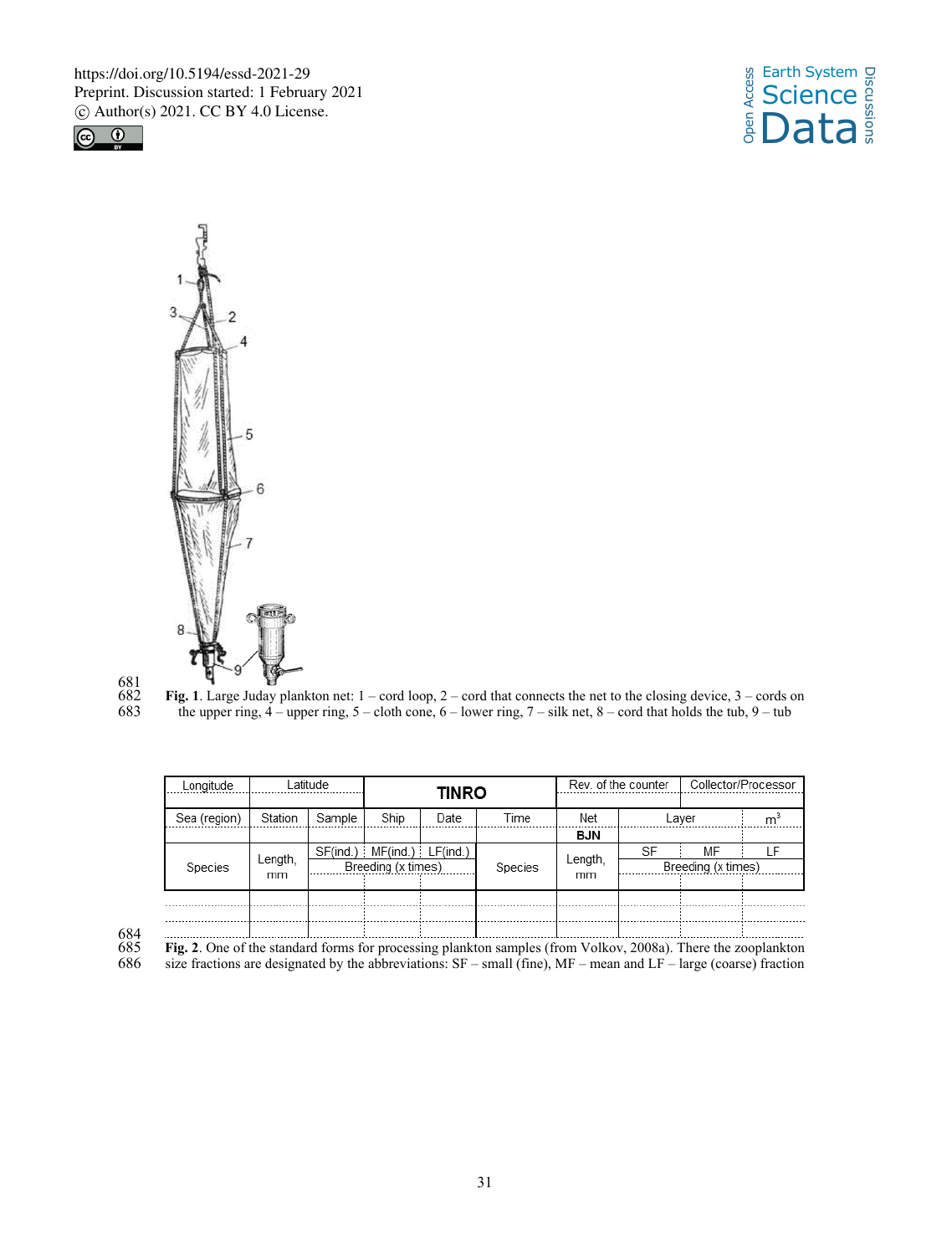





687

688 **Fig. 3**. Spatial distribution across the surveyed waters of 25,512 plankton measurement stations, from which the data obtained, has been entered into the database



690<br>691

691 **Fig. 4**. Structure of the database. The PSH table contains the "headers" of plankton cards (see Fig. 2): vessel 692 call-sign (SHIFR), voyage number (NUM\_CRUISE), sequential sample number from the beginning of the voyage (NUMB), station number recorded in the card (BSD), number of sample at the given station (PROB) 693 voyage (NUMB), station number recorded in the card (BSD), number of sample at the given station (PROB), 694 reservoir code (SEACOD), region number (REGION), date (DATE) and time (TIME) of sampling, light or dark<br>695 time of day (DN), latitude (LAT), northern or southern hemisphere (NS), longitude (LON), eastern or western 695 time of day (DN), latitude (LAT), northern or southern hemisphere (NS), longitude (LON), eastern or western hemisphere (EW), depth of area (DEPTH), initial (HOR1) and final (HOR2) catch depth, catch layer (SLOY), 696 hemisphere (EW), depth of area (DEPTH), initial (HOR1) and final (HOR2) catch depth, catch layer (SLOY),<br>697 caught water volume (V), total biomass of phytoplankton (PHM), small (SFM), medium (MFM) and large 697 caught water volume (V), total biomass of phytoplankton (PHM), small (SFM), medium (MFM) and large 698 (LFM) zooplankton fractions. The PSP table contains data from the card rows: in addition to the first three 699 mentioned above it includes the fraction (FRCOD), species (COD1), size group or developmental stage (COD2) codes, data on abundance (N) and biomass (M). The W&KU table contains data on the average weight of 700 codes, data on abundance (N) and biomass (M). The W&KU table contains data on the average weight of 701 specimens (W) and the catch efficiency coefficients (KU). All the other tables – codifiers: Shipcod – ships, 701 specimens (W) and the catch efficiency coefficients (KU). All the other tables – codifiers: Shipcod – ships,<br>702 seacod – reservoirs, Frcod – fractions, PLANCOD – species, Taxcod – supraspecific taxonomic units, Scod 702 Seacod – reservoirs, Frcod – fractions, PLANCOD – species, Taxcod – supraspecific taxonomic units, Scod – 703 size groups and developmental stages of specimens. Key fields are highlighted in bold. All the links between the tables are "one-to-many"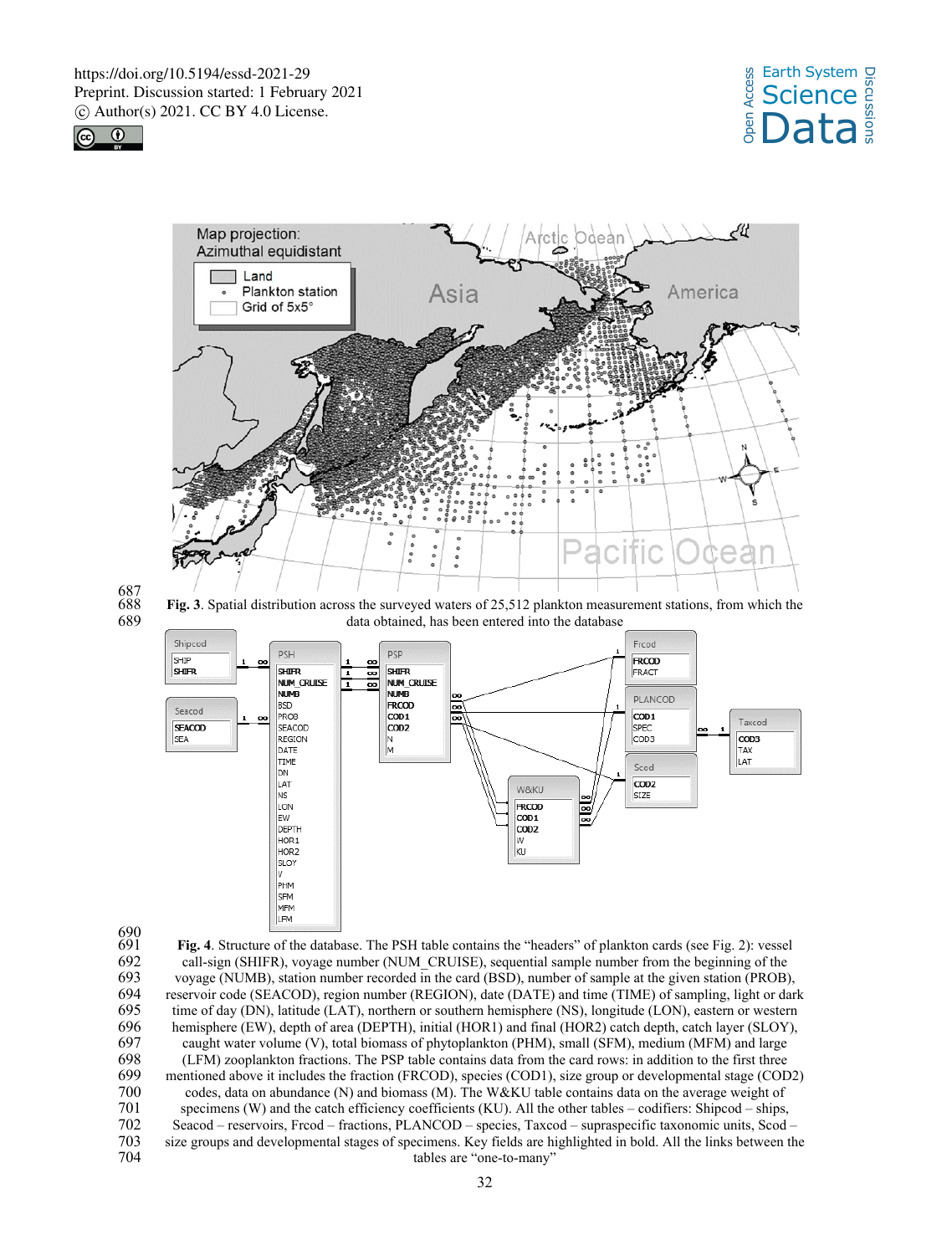





705

706 **Fig. 5**. Standard regions in which averaging of biostatistical information in the waters of permanent (light) and 707 periodic (shaded) monitoring is performed. In the upper left tab – secondary regions, which the 6th region of the 708 Sea of Japan is divided into Sea of Japan is divided into